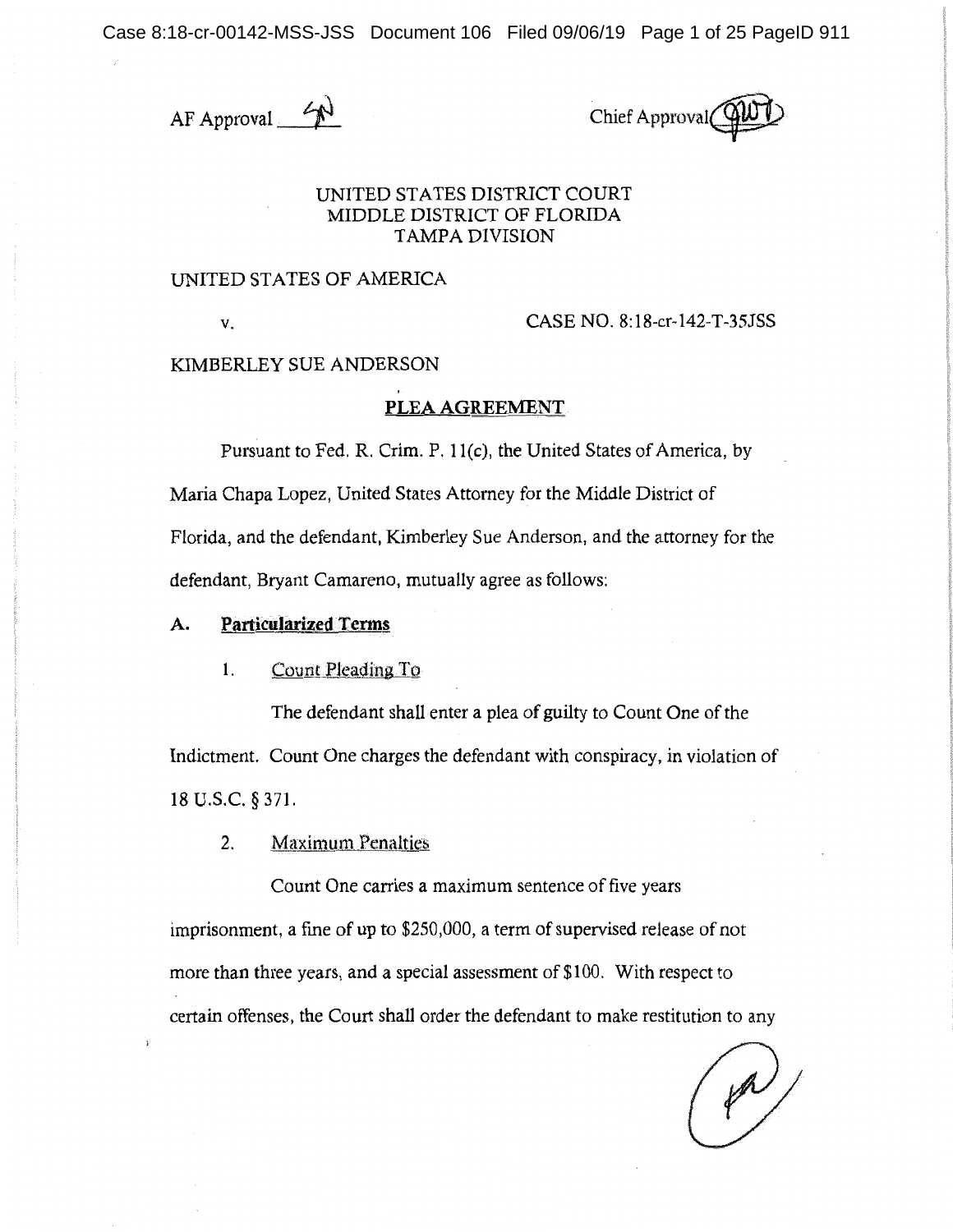victim of the offense(s), and with respect to other offenses, the Court may order the defendant to make restitution to any victim of the offense(s), or to the community, as set forth below.

3. Elements of the Offense

The defendant acknowledges understanding the nature and elements of the offense(s) with which defendant has been charged and to which defendant is pleading guilty. The elements of Count One are:

- First: Two or more people in some way agreed to try and accomplish a shared and unlawful plan to offer or pay health care kickbacks;
- Second: The defendant knew of the unlawful purpose of the plan and willfully joined it;
- Third: During the conspiracy, one of the conspirators knowingly engaged in at least one overt act described in the indictment; and
- Fourth: The overt act was knowingly committed at or about the time alleged and with the purpose of canying out or accomplishing some object of the conspiracy.
	- 4. Counts Dismissed

At the time of sentencing, the remaining counts against the defendant, Counts Two through Six, Nine, and Thirteen through Fifteen will be dismissed pursuant to Fed. R. Crim. P.  $11(c)(1)(A)$ .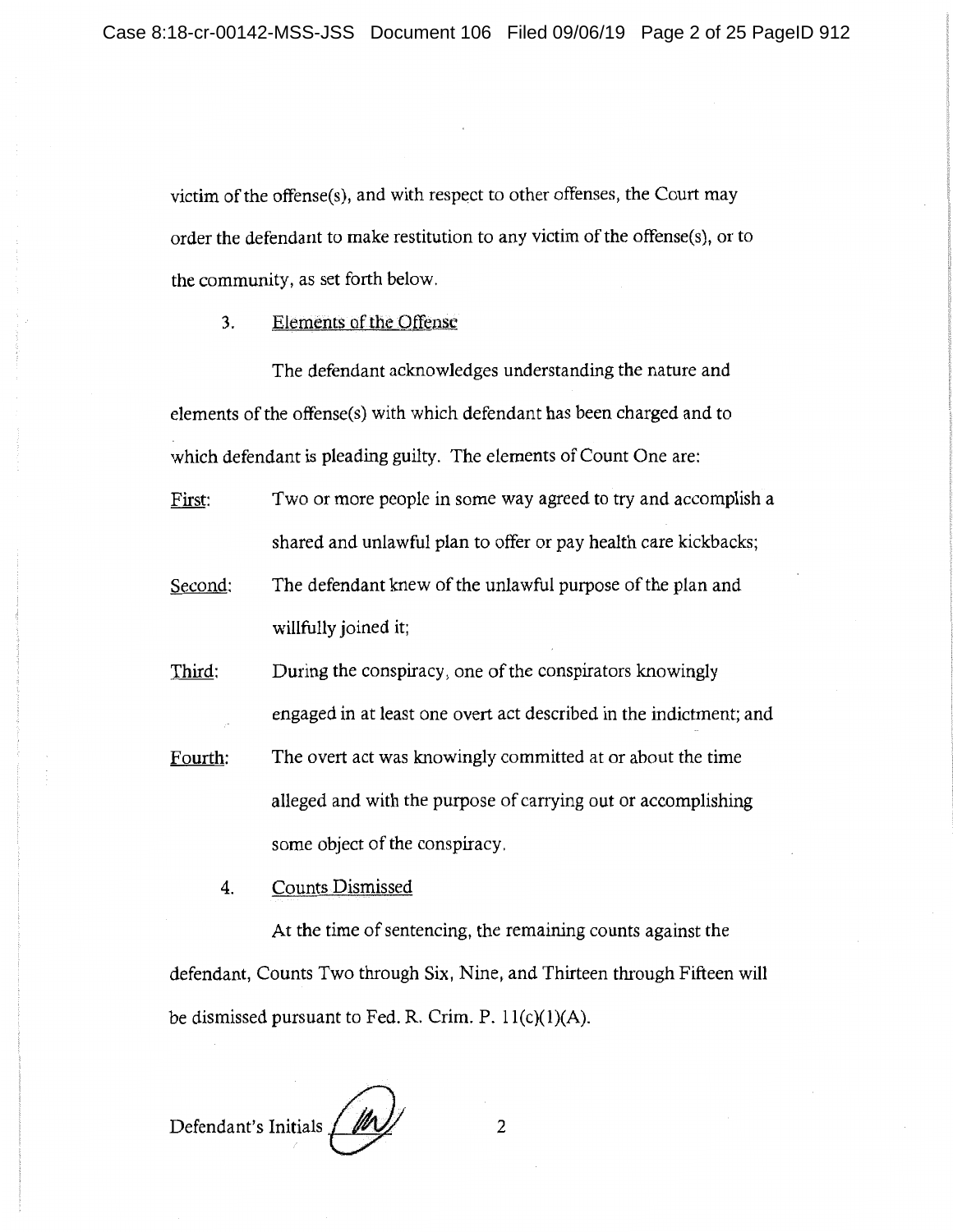## 5. No Further Charges

If the Court accepts this plea agreement, the United States Attorney's Office for the Middle District of Florida agrees not to charge defendant with committing any other federal criminal offenses known to the United States Attorney's Office at the time of the execution of this agreement related to the facts giving rise to this agreement.

## 6. Mandatory Restitution to Victim of Offense of Conviction

Pursuant to 18 U.S.C. § 3663A(a) and (b), defendant agrees to make full restitution to TRICARE in an amount determined by the Court at the time of sentencing. This restitution obligation will be joint and several with coconspirators Frank Vincent Monte, Anthony Baldizzi (case no. 8:16-cr-00271-MSS-AEP), Benjamin Nundy (case no. 8:l 7-cr-00141-T-24TGW), and Carlos Mazariegos (case no. 8:17-cr-00094-T-17TGW).

#### 7. Guidelines Sentence

Pursuant to Fed. R. Crim. P. 11(c)(1)(B), the United States will recommend to the Court that the defendant be sentenced within the defendant's applicable guidelines range as determined by the Court pursuant to the United States Sentencing Guidelines, as adjusted by any departure the United States has agreed to recommend in this plea agreement. The parties understand that such a recommendation is not binding on the Court and that,

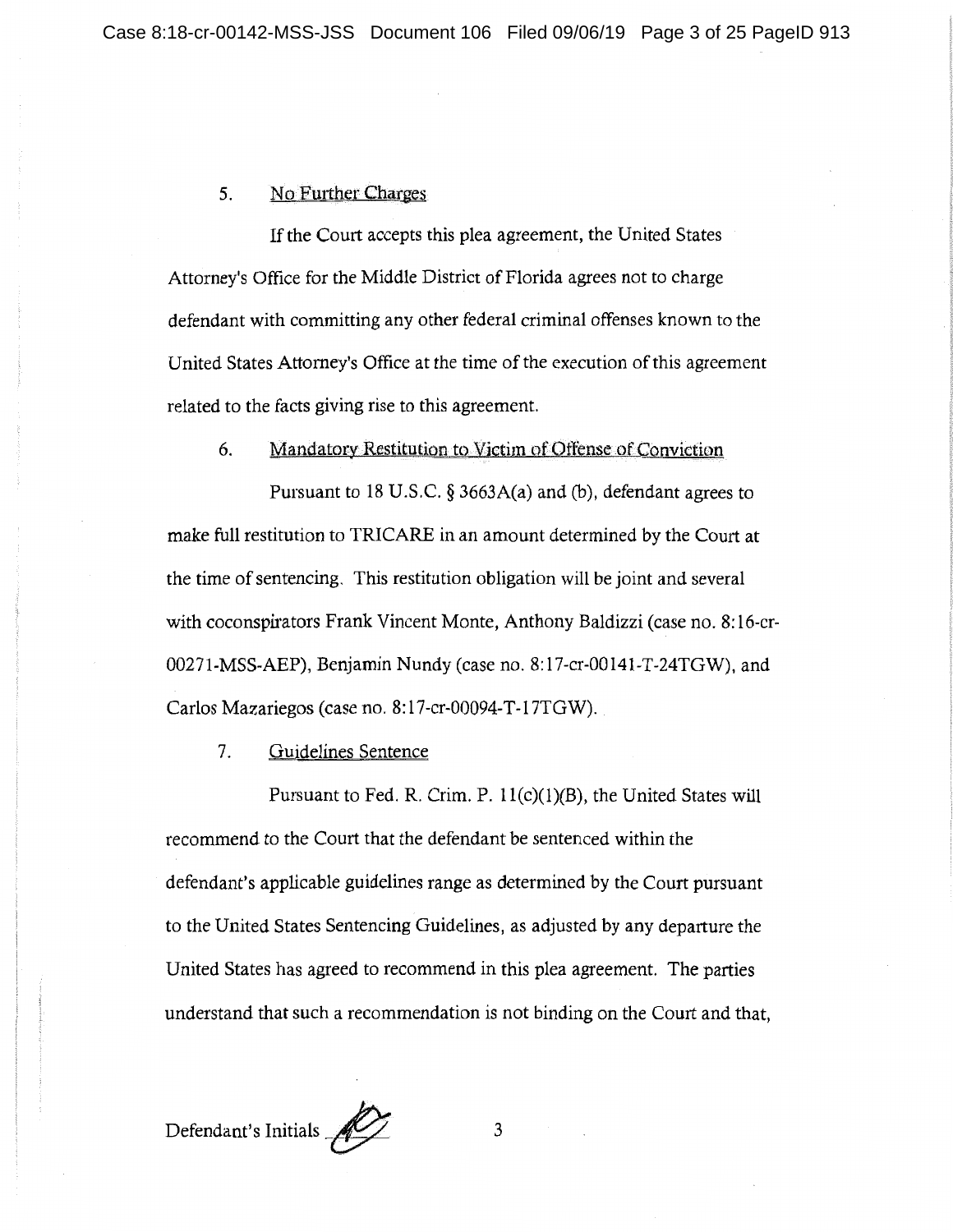if it is not accepted by this Court, neither the United States nor the defendant will be allowed to withdraw from the plea agreement, and the defendant will not be allowed to withdraw from the plea of guilty.

## 8. Acceptance of Responsibility - Three Levels

At the time of sentencing, and in the event that no adverse information is received suggesting such a recommendation to be unwarranted, the United States will recommend to the Court that the defendant receive a two-level downward adjustment for acceptance of responsibility, pursuant to USSG §3El. l(a). The defendant understands that this recommendation or request is not binding on the Court, and if not accepted by the Court, the defendant will not be allowed to withdraw from the plea.

Further, at the time of sentencing, if the defendant's offense level prior to operation of subsection (a) is level 16 or greater, and if the defendant complies with the provisions of USSG §3E 1.1 (b) and all terms of this Plea Agreement, including but not limited to, the timely submission of the financial affidavit referenced in Paragraph B.5., the United States agrees to file a motion pursuant to USSG  $\S 3E1.1(b)$  for a downward adjustment of one additional level. The defendant understands that the determination as to whether the defendant has qualified for a downward adjustment of a third level for acceptance of responsibility rests solely with the United States Attorney for the

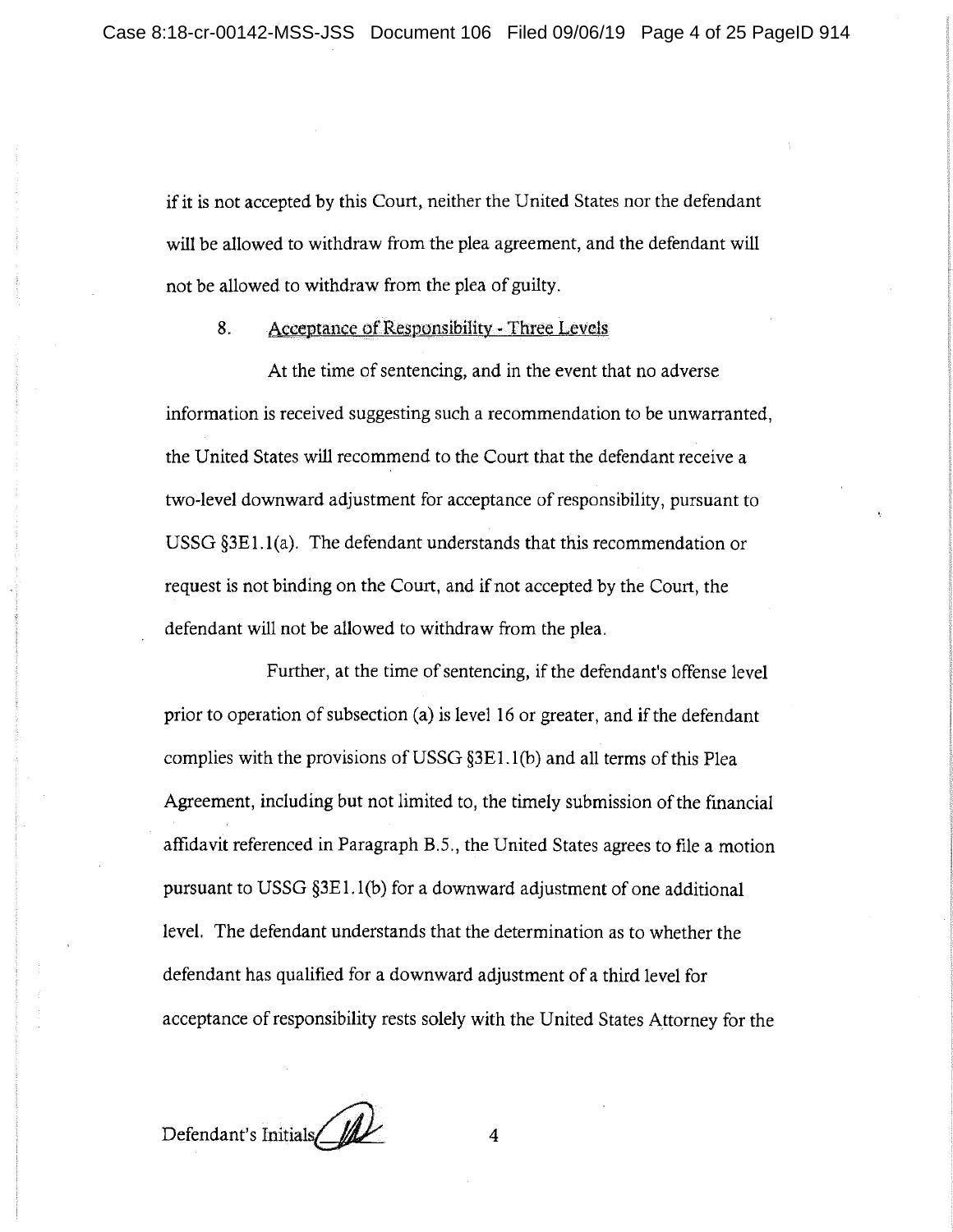Middle District of Florida, and the defendant agrees that the defendant cannot and will not challenge that determination, whether by appeal, collateral attack, or otherwise.

Cooperation - Substantial Assistance to be Considered Defendant agrees to cooperate fully with the United States in the investigation and prosecution of other persons, and to testify, subject to a prosecution for perjury or making a false statement, fully and truthfully before any federal court proceeding or federal grand jury in connection with the charges in this case and other matters, such cooperation to further include a<br>**full** and complete disclosure of all relevant information, including production full and complete disclosure of all relevant information, including production  $\bigcup_{\alpha} P$ ' possession or control, and to be reasonably available for interviews which the United States may require. If the cooperation is completed prior to sentencing, the government agrees to consider whether such cooperation qualifies as "substantial assistance" in accordance with the policy of the United States Attorney for the Middle District of Florida, warran ing the filing of a motion at the time of sentencing recommending  $(1)$  a downward departure from the applicable guideline range pursuant to USSG  $\S 5K1.1$ ,  $\partial N2$ ) the imposition of a sentence below a statutory minimum, if any, pursuan to  $18$ U.S.C. § 3553(e), or (3) both. If the cooperation is completed subsequenno

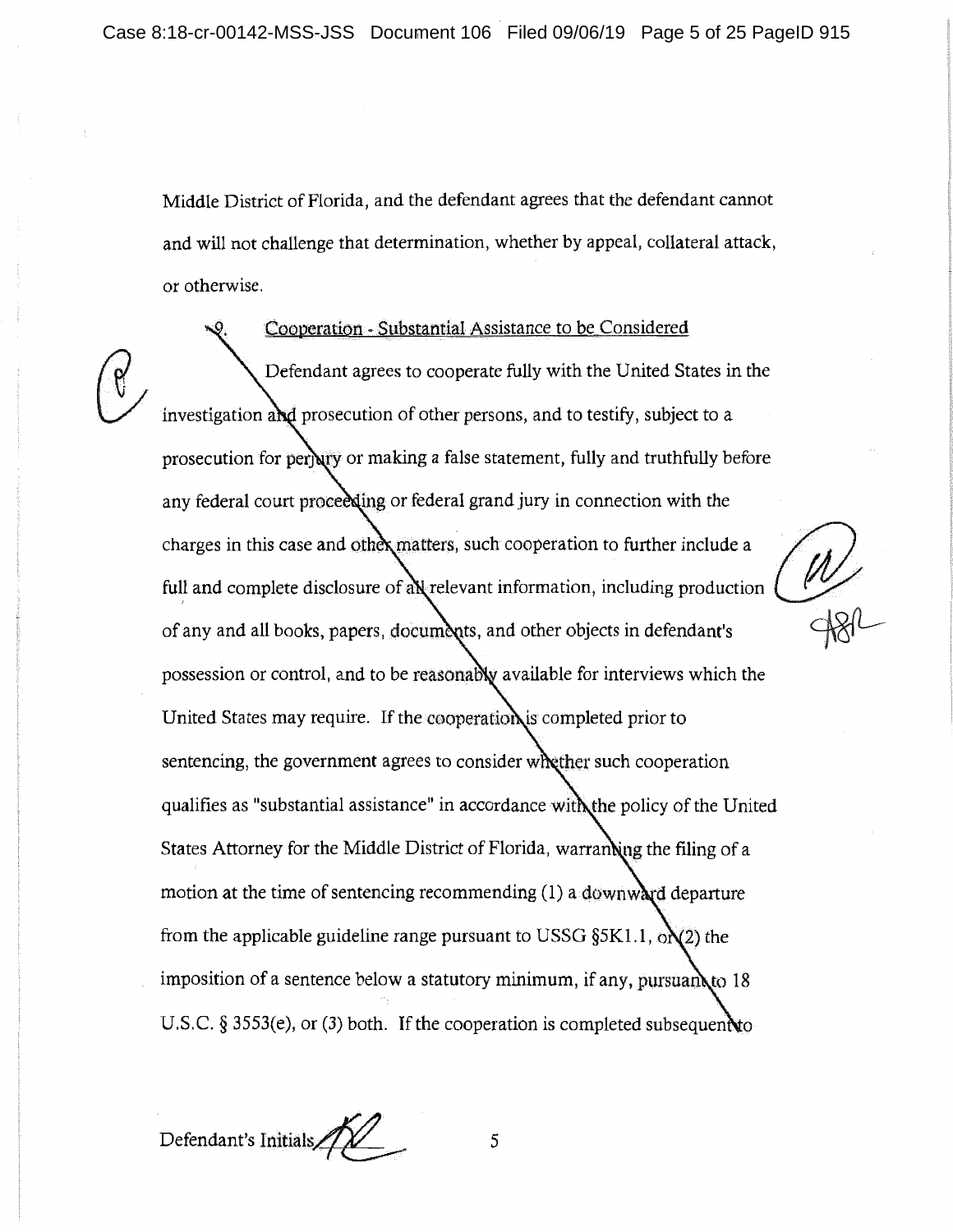selvencing, the government agrees to consider whether such cooperation qualifies as "substantial assistance" in accordance with the policy of the United States Attorney for the Middle District of Florida, warranting the filing of a motion for a reduction of sentence within one year of the imposition of sentence pursuant to Fed.  $\mathbb{R}$   $\mathbb{C}$ rim. P. 35(b). In any case, the defendant understands that the determination as to whether "substantial assistance" has been provided or what type of motion relaxed thereto will be filed, if any, rests solely with the United States Attorney for the Middle District of Florida, and the defendant agrees that defendant cannot and will not challenge that determination, whether by appeal, collateral attack, or otherwise.

r<br>181

Use of Information - Section 1B1.8 10.

Pursuant to USSG §1Bl.8(a), the United States agrees that no self-incriminating information which the defendant may provide during the course of defendant's cooperation and pursuant to this agreement shall be used in determining the applicable sentencing guideline range, subject to the restrictions and limitations set forth in NSSG §1B1.8(b).

Cooperation - Responsibilities of Parties 11.

a. The government will make known to the Court and other relevant authorities the nature and extent of defendant's cooperation and any other mitigating circumstances indicative of the defendant's rehabilitative

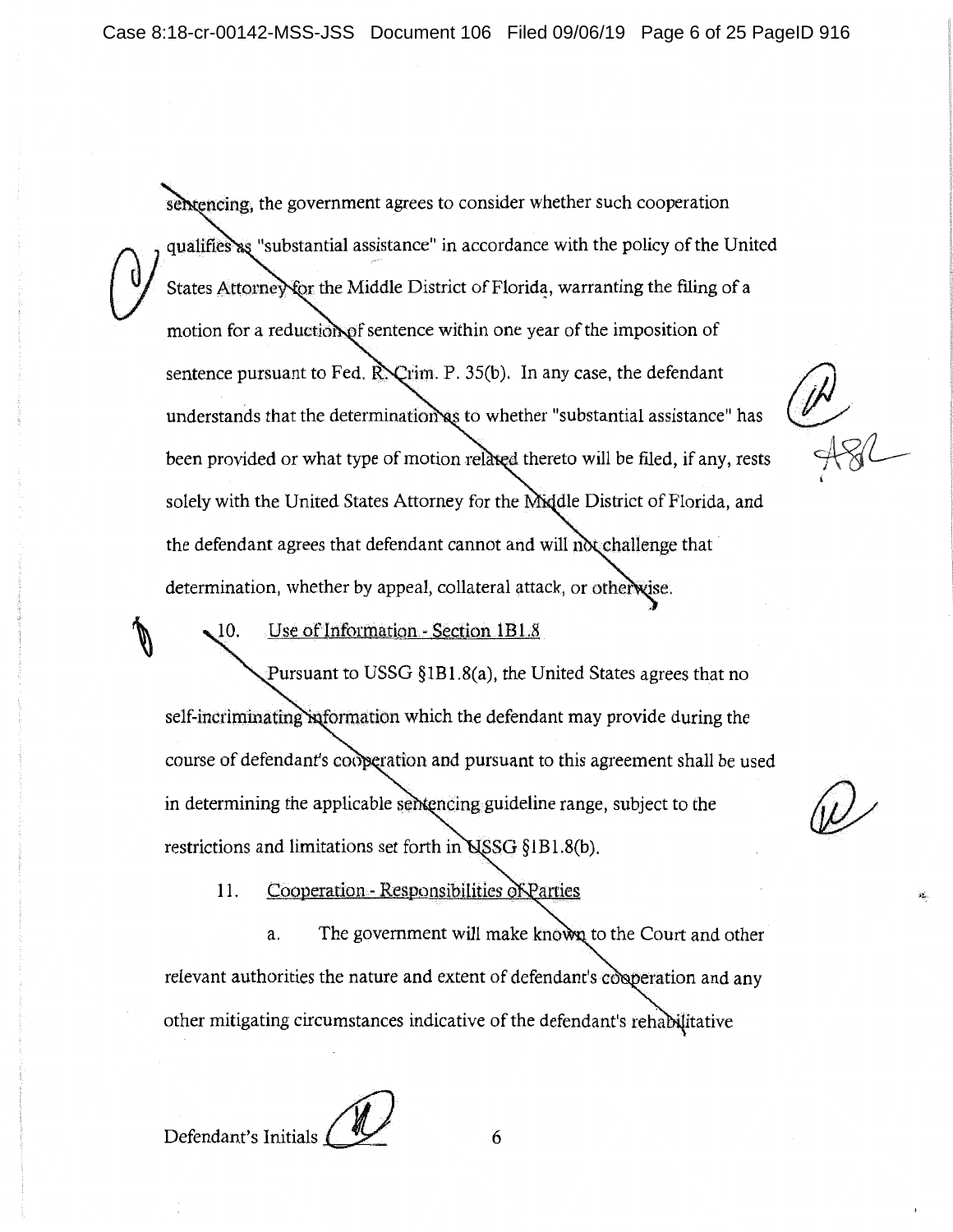intent by assuming the fundamental civic duty of reporting crime. However, the defendant understands that the government can make no representation that the Court will impose a lesser sentence solely on account of, or in consideration of, such cooperation.

It is understood that should the defendant knowingly provide incomplete or untruthful testimony, statements, or information pursuant to this agreement, or should the defendant falsely implicate or incriminate any person, or should the defendant fail to voluntarily and unreservedly disclose and provide full, complete, tsuthful, and honest knowledge, information, and cooperation regarding any of the matters noted herein, the following conditions shall apply:

The defendant may be prosecuted for any perjury or false declarations, if any, committed while testifying pursuant to this agreement, or for obstruction of justice.

The United States may prosecute the defendant for  $(2)$ the charges which are to be dismissed pursuant to this agreement, if any, and may either seek reinstatement of oxyefile such charges and prosecute the defendant thereon in the event such charges have been dismissed pursuant to this agreement. With regard to such charges, if any which have been dismissed, the defendant, being fully aware of the nature of all such charges

Defendant's Initials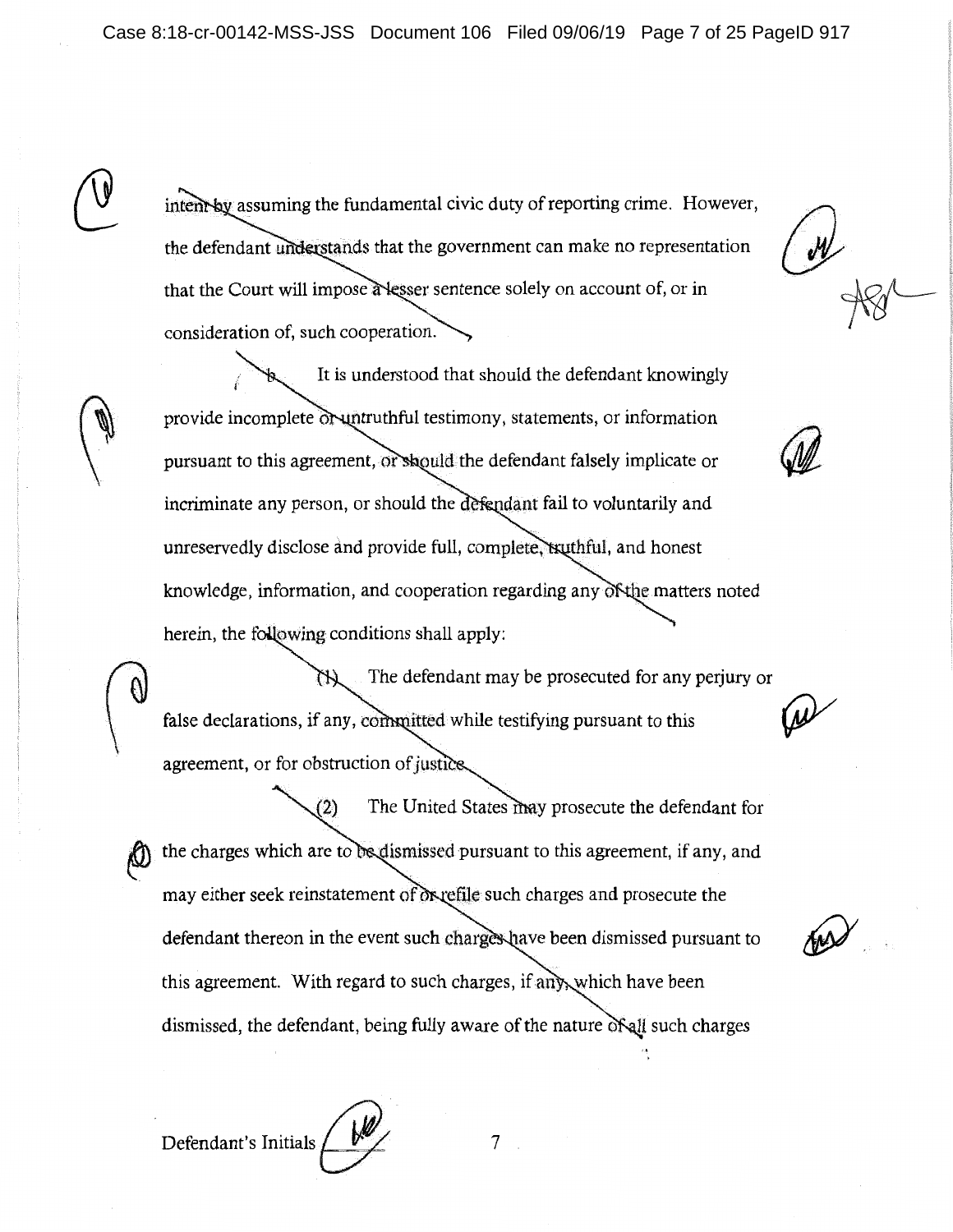Case 8:18-cr-00142-MSS-JSS Document 106 Filed 09/06/19 Page 8 of 25 PageID 918

now pending in the instant case, and being further aware of defendant's rights, as to all felony charges pending in such cases (those offenses punishable by imprisonment for a term of over one year), to not be held to answer to said felony charges unless on a presentment or indictment of a grand jury, and further being aware that all such felony charges in the instant case have heretofore properly been returned by the indictment of a grand jury, does hereby agree to reinstatement of such charges by recision of any order dismissing them or, alternatively, does hereby waive, in open court, prosecution by indictment and consents that the United States may proceed by information instead of by indictment with regard to any felony charges which may be dismissed in the instant case, pursuant to this plea agreement, and the defendant further agrees to waive the statute of limitations and any speedy trial claims on shigh charges.

The United States may prosecute the defendant for  $(3)$ any offenses set forth herein,  $\mathbf{\tilde{m}}$  any, the prosecution of which in accordance with this agreement, the United States agrees to forego, and the defendant agrees to waive the statute of limitations and any speedy trial claims as to any such offenses.

( 4) The government may use agai *:* the defendant the defendant's own admissions and statements and the information and books,

Defendant's Initials *L* **8** 

CON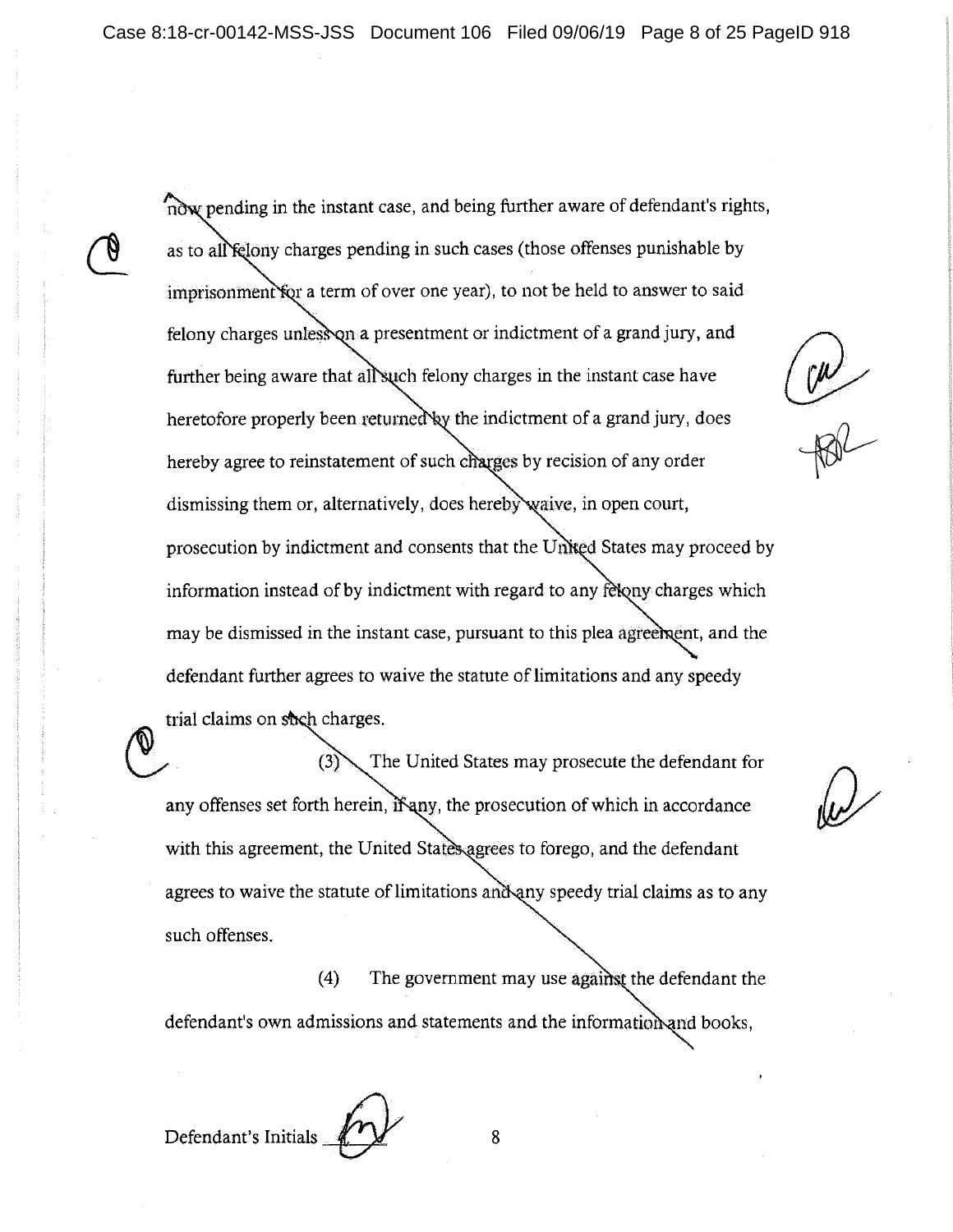papers, dosuments, and objects that the defendant has furnished in the course of the defendant's cooperation with the government.

he defendant will not be permitted to withdraw the  $(5)$ guilty pleas to those counts to which defendant hereby agrees to plead in the instant case but, in that event, defendant will be entitled to the sentencing limitations, if any, set forth in this plea agreement, with regard to those counts to which the defendant has pled; or in the alternative, at the option of the United States, the United States may move the Court to declare this entire plea agreement null and void.

 $4\nu$ 

 $({\mathbf{Q}}_2)$ Cooperation - Family Member

While defendant agrees to cooperate fully with the United States, the United States will not require defendant to testify against family members on direct examination at trial. However, defendant understands that defendant may be asked on cross-examination or rebuttal about the criminal activities of family members and understands and agrees to fully and truthfully answer any such questions.

13. Forfeiture of Assets

The Indictment put the defendant on notice that the United States sought criminal forfeitures. In addition, prior to the Indictment, the United States filed related civil forfeiture cases, *United States v. United States of America v. Assets* 

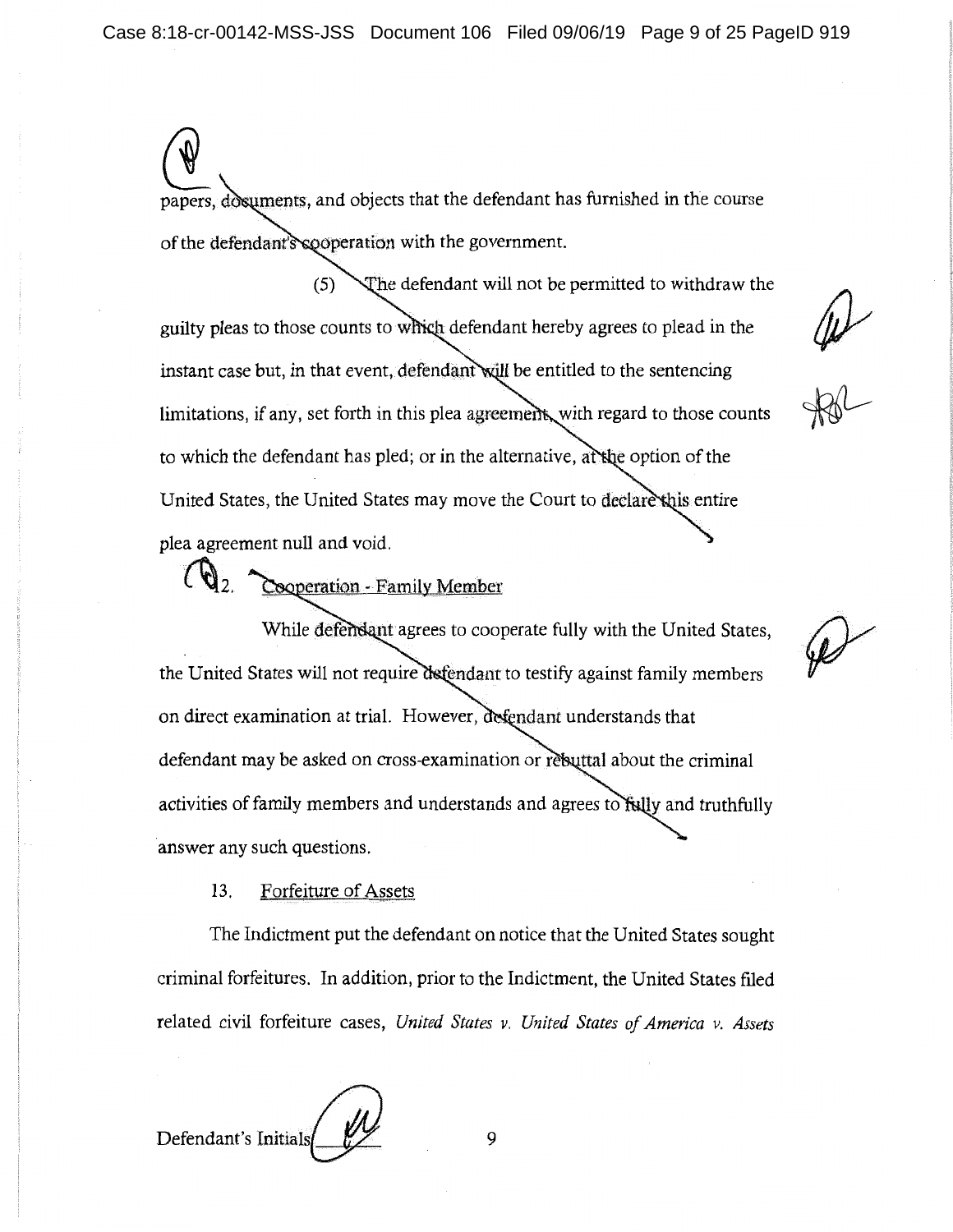*Identified in Paragraph One of Verified Complat'nt,* Case Number: 8:14-cv-2224-T-27MAP (M.D. Fla.); *United States of America v. Real Property located at* 5811 Beverly Drive, Hudson, FL 34667, Case Number: 8:16-cv-1880-T-35AEP (M.D. Fla.); and *United States v. 2012 Fisker Karma, Vehicle Identification Number YH4K16AAJCA000190, Case No. 8:I7-cv-327-T-33AEP* (M.D. Fla), (the Civil Forfeiture Actions), which remain pending. In order to resolve the pending criminal and civil forfeitures, the defendant agrees that by signing this plea agreement, she is consenting to the civil forfeiture of the following assets and hereby withdraws any claims she has asserted, on her own behalf or on behalf of any businesses, trusts, or entities she controls, in the Civil Forfeiture Actions:

- a. Approximately \$8,730.50 in funds seized from JPMorgan Chase Account Number 653683990, held in the name of Centurion Holding, Inc.;
- b. 2009 Bentley Continental GT, VIN: SCBCR 73W69C059631;
- c. 2010 Ferrari California coupe, VIN: ZFF65LJAOA0172052, titled to Kimberley Sue Anderson;
- d. 2013 McLaren 12C Spider Convertible, VIN: SBM11BAA3DW002596, titled to Kimberley Sue Anderson;
- e. 2012 Porsche Panamera, VIN: WPOAA2A78CL016698, titled to Kimberley Sue Anderson;
- f. The real property, attachments thereto, and appurtenances thereon, located at: 8147 Swiss Chard Circle, Land 0 Lakes, FL 34637; and

**Defendant's Initials** 10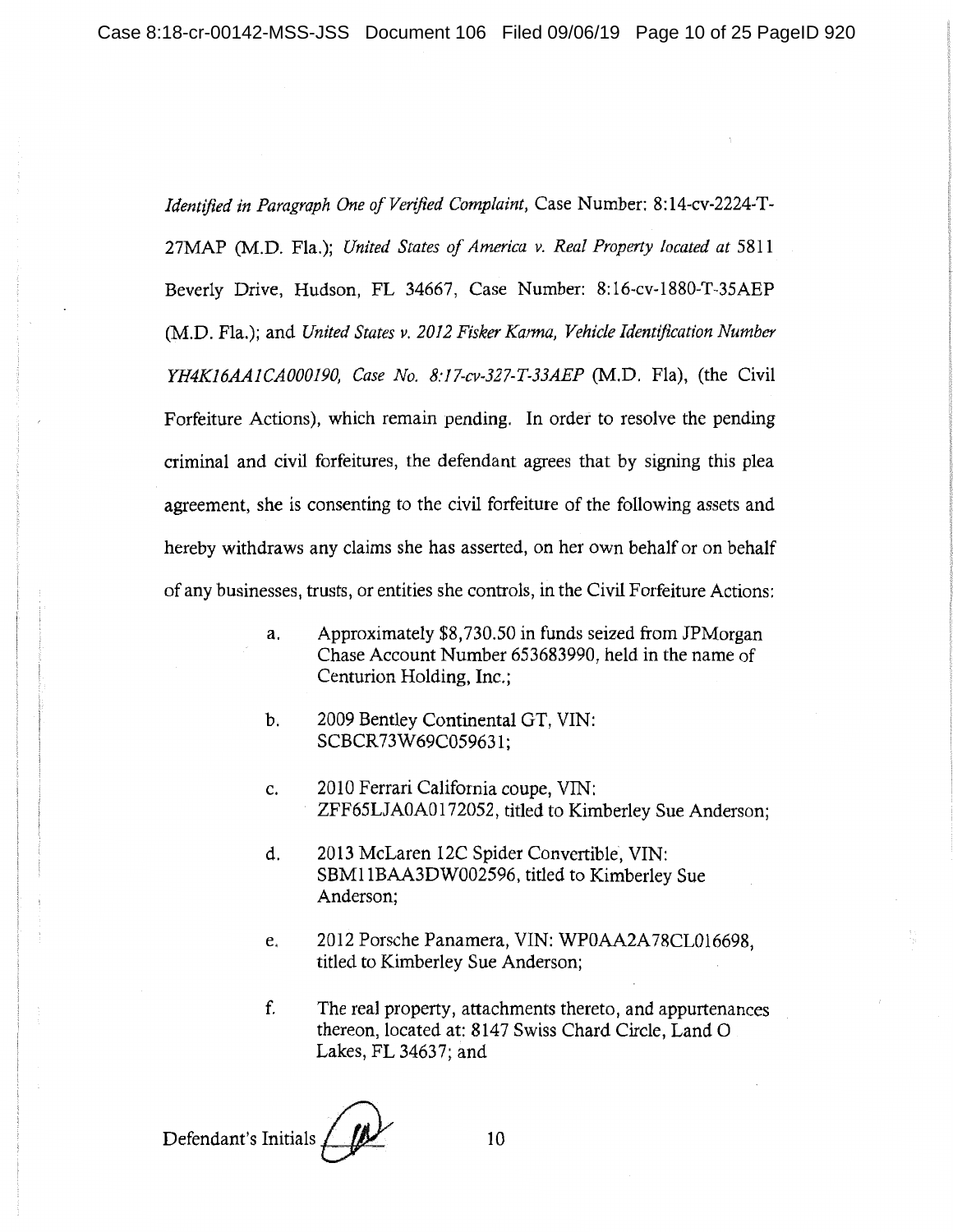g. The real property, attachments thereto, and appurtenances thereon, located at: 5025 N. Vaughn Rd., Plant City, FL,

The defendant, in agreeing to forfeit these assets, does not admit the veracity of any allegation set forth in the civil forfeiture complaints. The defendant consents to the United States filing unopposed motions for judgments of forfeiture for these assets in the Civil Forfeiture Actions at any time after this plea agreement is filed with the Court. In exchange, the United States agrees not to seek any criminal forfeiture and to dismiss the following assets from the ' Civil Forfeiture Actions, without prejudice:

- a. The real property, attachments thereto, and appurtenances thereon, located at: 617 Bahia Beach Blvd., Ruskin, FL 33570;and
- h. The real property, attachments thereto, and appurtenances thereon, located at: 422 Bahia Beach Blvd., Ruskin, FL 33570.

The United States further agrees not to seek the forfeiture of these assets based upon the conduct and offenses alleged in Count One.

## **B. Standard Terms and Conditions**

1. Restitution, Special Assessment and Fine

The defendant understands and agrees that the Court, in addition to or in lieu of any other penalty, shall order the defendant to make restitution

to any victim of the offense(s), pursuant to 18 U.S.C. § 3663A, for all offenses

Defendant's Initials  $\frac{1}{2}$  11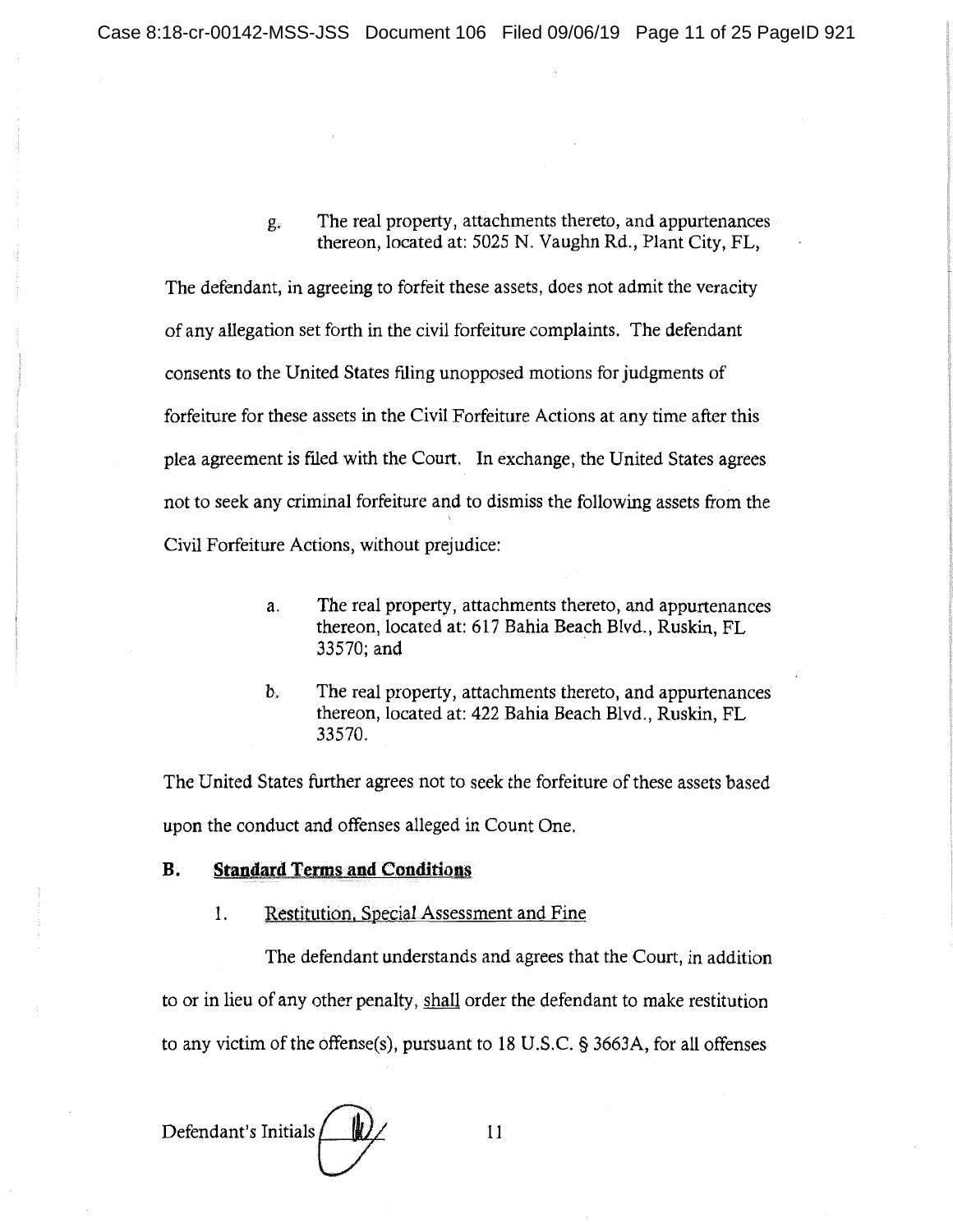described in 18 U.S.C. § 3663A(c)(1); and the Court may order the defendant to make restitution to any victim of the offense(s), pursuant to 18 U.S.C. § 3663, including restitution as to all counts charged, whether or not the defendant enters a plea of guilty to such counts, and whether or not such counts are dismissed pursuant to this agreement. The defendant further understands that compliance with any restitution payment plan imposed by the Court in no way precludes the United States from simultaneously pursuing other statutory remedies for collecting restitution (28 U.S.C. § 3003(b)(2)), including, but not limited to, garnishment and execution, pursuant to the Mandatory Victims Restitution Act, in order to ensure that the defendant's restitution obligation is satisfied.

On each count to which a plea of guilty is entered, the Court shall impose a special assessment pursuant to 18 U.S.C. § 3013. To ensure . that this obligation is satisfied, the Defendant agrees to deliver a check or money order to the Clerk of the Court in the amount of\$200, payable to "Clerk, U.S. District Court" within ten days of the change of plea hearing.

The defendant understands that this agreement imposes no limitation as to fine.

Defendant's Initials <u>(a)</u>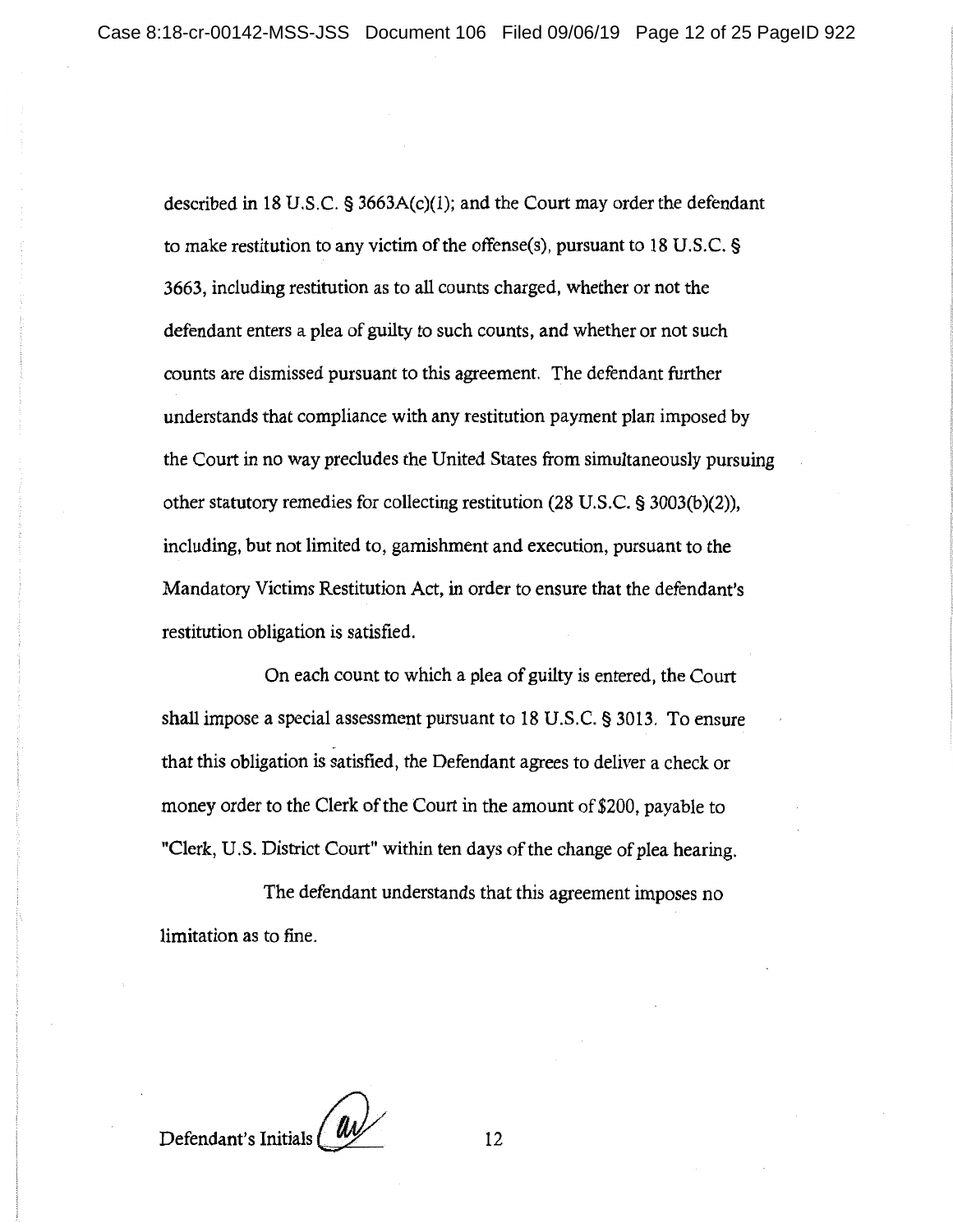## 2. Supervised Release

The defendant understands that the offense(s) to which the defendant is pleading provide(s) for imposition of a term of supervised release upon release from imprisonment, and that, if the defendant should violate the conditions of release, the defendant would be subject to a further term of imprisonment.

## 3. Immigration Consequences of Pleading Guilty

The defendant has been advised and understands that, upon conviction, a defendant who is not a United States citizen may be removed from the United States, denied citizenship, and denied admission to the United States in the future.

## 4. Sentencing Information

The United States reserves its right and obligation to report to the Court and the United States Probation Office all information concerning the background, character, and conduct of the defendant, to provide relevant factual information, including the totality of the defendant's criminal activities, if any, not limited to the count(s) to which defendant pleads, to respond to cornments made by the defendant or defendant's counsel, and to correct any misstatements or inaccuracies. The United States further reserves its right to

Defendant's Initials **BULLER 13**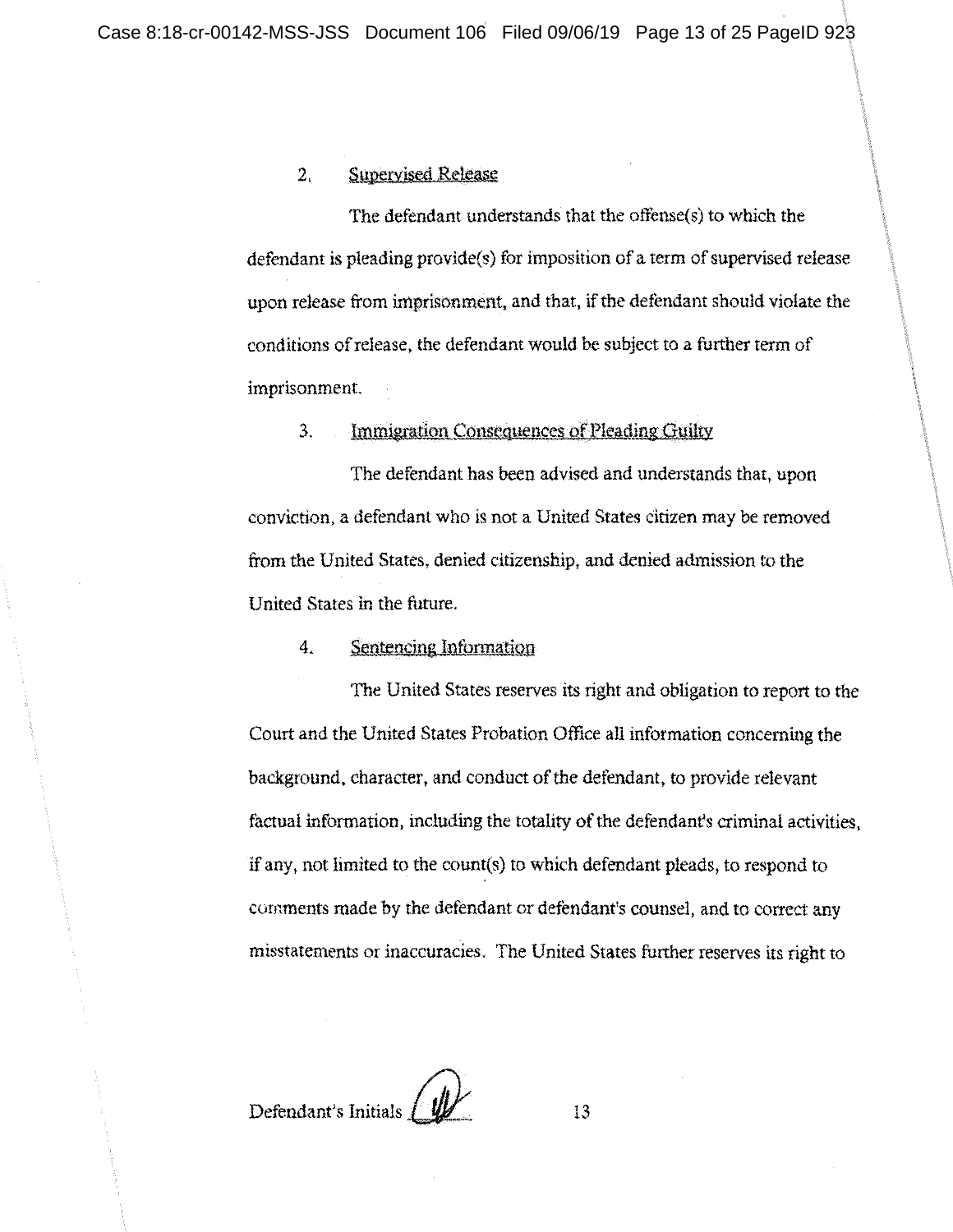make any recommendations it deems appropriate regarding the disposition of this case, subject to any limitations set forth herein, if any.

5. Financial Disclosures

Pursuant to 18 U.S.C.  $\S$  3664(d)(3) and Fed. R. Crim. P. 32(d)(2)(A)(ii), the defendant agrees to complete and submit to the United States Attorney's Office within 30 days of execution of this agreement an affidavit reflecting the defendant's financial condition. The defendant promises that her financial statement and disclosures will be complete, accurate and truthful and will include all assets in which she has any interest or over which the defendant exercises control, directly or indirectly, including those held by a spouse, dependent, nominee or other third party. The defendant further agrees to execute any documents requested by the United States needed to obtain from any third parties any records of assets owned by the defendant, directly or through a nominee, and, by the execution of this Plea Agreement, consents to the release of the defendant's tax returns for the previous five years. The defendant similarly agrees and authorizes the United States Attorney's Office to provide to, and obtain from, the United States Probation Office, the financial affidavit, any of the defendant's federal, state, and local tax returns, bank records and any other financial information concerning the defendant, for the purpose of making any recommendations to

Defendant's Initials  $Q^{\prime\prime}$  14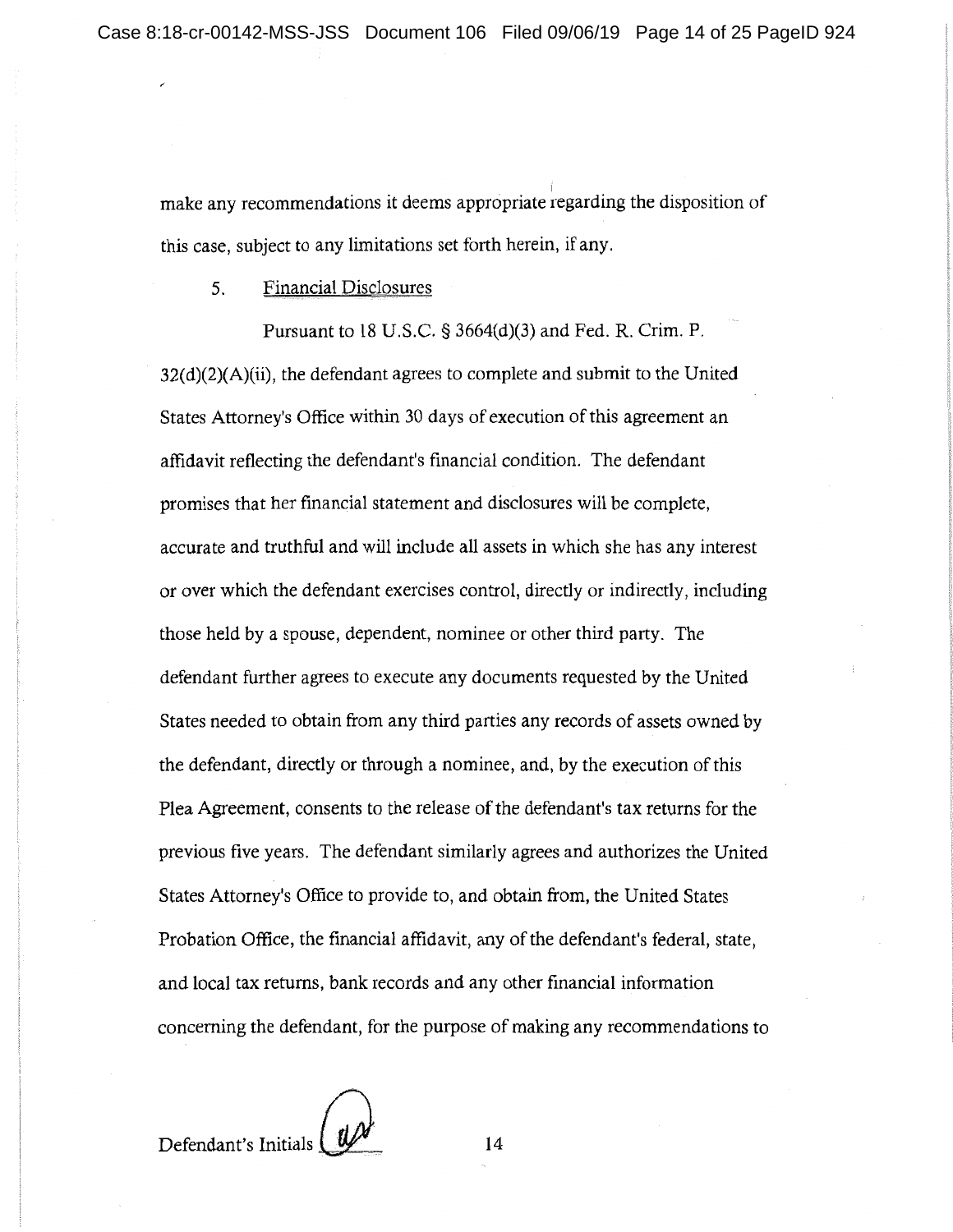the Court and for collecting any assessments, fines, restitution, or fotfeiture ordered by the Court. The defendant expressly authorizes the United States Attorney's Office to obtain current credit reports in order to evaluate the defendant's ability to satisfy any financial obligation imposed by the Court.

6. Sentencing Recommendations

It is understood by the parties that the Court is neither a party to nor bound by this agreement. The Court may accept or reject the agreement, or defer a decision until it has had an opportunity to consider the presentence report prepared by the United States Probation Office. The defendant understands and acknowledges that, although the parties are permitted to make recommendations and present arguments to the Court, the sentence will be determined solely by the Court, with the assistance of the United States Probation Office. Defendant further understands and acknowledges that any discussions between defendant or defendant's attorney and the attorney or other agents for the government regarding any recommendations by the government are not binding on the Court and that, should any recommendations be rejected, defendant will not be permitted to withdraw defendant's plea pursuant to this plea agreement. The government expressly reserves the right to support and defend any decision that the Court may make

Defendant's Initials  $\frac{1}{2}$  15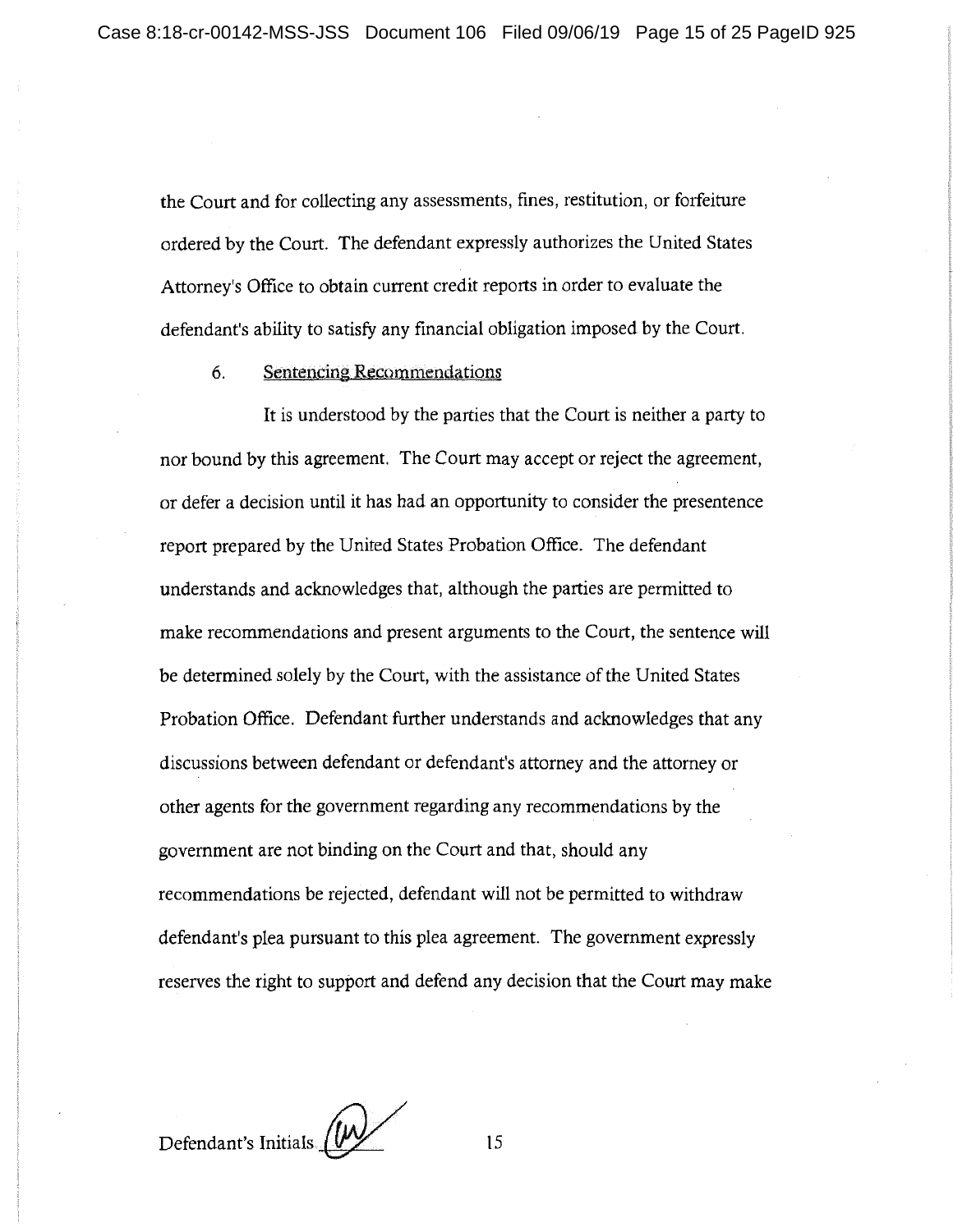with regard to the defendant's sentence, whether or not such decision is consistent with the government's recommendations contained herein.

## 7. Defendant's Waiver of Right to Appeal the Sentence

The defendant agrees that this Court has jurisdiction and authority to impose any sentence up to the statutory maximum and expressly waives the right to appeal defendant's sentence on any ground, including the ground that the Court erred in determining the applicable guidelines range pursuant to the United States Sentencing Guidelines, except (a) the ground that the sentence exceeds the defendant's applicable guidelines range as determined by the Court pursuant to the United States Sentencing Guidelines; (b) the ground that the sentence exceeds the statutory maximum penalty; or  $(c)$ the ground that the sentence violates the Eighth Amendment to the Constitution; provided, however, that if the government exercises its right to appeal the sentence imposed, as authorized by 18 U.S.C. § 3742(b), then the defendant is released from his waiver and may appeal the sentence as authorized by 18 U.S.C. § 3742(a).

## 8. Middle District of Florida Agreement

It is further understood that this agreement is limited to the Office of the United States Attorney for the Middle District of Florida and cannot bind other federal, state, or local prosecuting authorities, although this

**Defendant's Initials / WWW** 16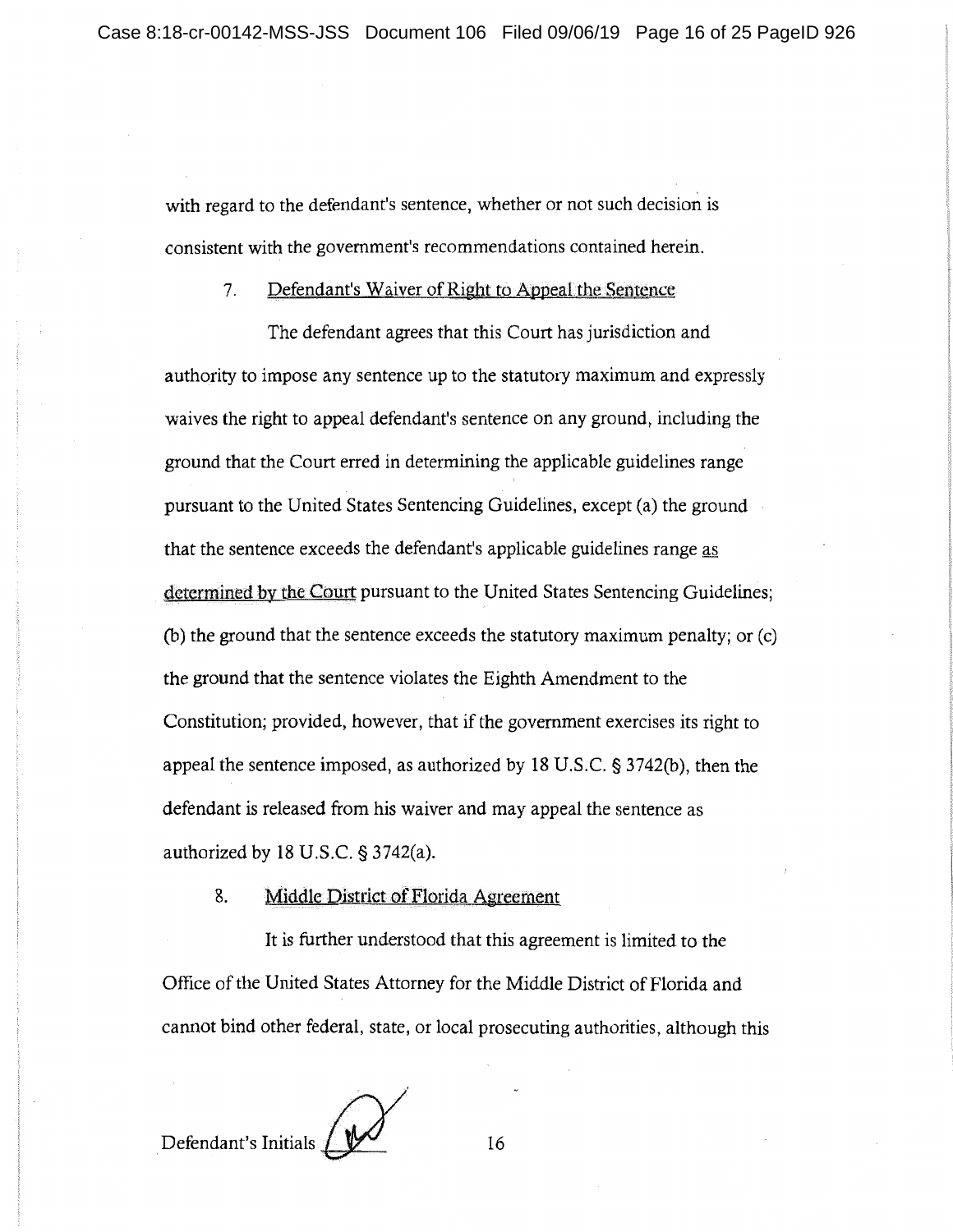office will bring defendant's cooperation, if any, to the attention of other prosecuting officers or others, if requested.

## 9. Filing of Agreement

This agreement shall be presented to the Court, in open court or in camera, in whole or in part, upon a showing of good cause, and filed in this cause, at the time of defendant's entry of a plea of guilty pursuant hereto.

10. Voluntariness

The defendant acknowledges that defendant is entering into this agreement and is pleading guilty freely and voluntarily without reliance upon any discussions between the attorney for the government and the defendant and defendant's attorney and without promise of benefit of any kind (other than the concessions contained herein), and without threats, force, intimidation, or coercion of any kind. The defendant further acknowledges defendant's understanding of the nature of the offense or offenses to which defendant is pleading guilty and the elements thereof, including the penalties provided by law, and defendant's complete satisfaction with the representation and advice received from defendant's undersigned counsel (if any). The defendant also understands that defendant has the right to plead not guilty or to persist in that plea if it has already been made, and that defendant has the right to be tried by a jury with the assistance of counsel, the right to confront

Defendant's Initials  $\frac{1}{\sqrt{1-\frac{1}{\sqrt{1-\frac{1}{\sqrt{1-\frac{1}{\sqrt{1-\frac{1}{\sqrt{1-\frac{1}{\sqrt{1-\frac{1}{\sqrt{1-\frac{1}{\sqrt{1-\frac{1}{\sqrt{1-\frac{1}{\sqrt{1-\frac{1}{\sqrt{1-\frac{1}{\sqrt{1-\frac{1}{\sqrt{1-\frac{1}{\sqrt{1-\frac{1}{\sqrt{1-\frac{1}{\sqrt{1-\frac{1}{\sqrt{1-\frac{1}{\sqrt{1-\frac{1}{\sqrt{1-\frac{1}{\sqrt{1-\frac{1}{\sqrt{1-\frac{1}{\sqrt{1-\$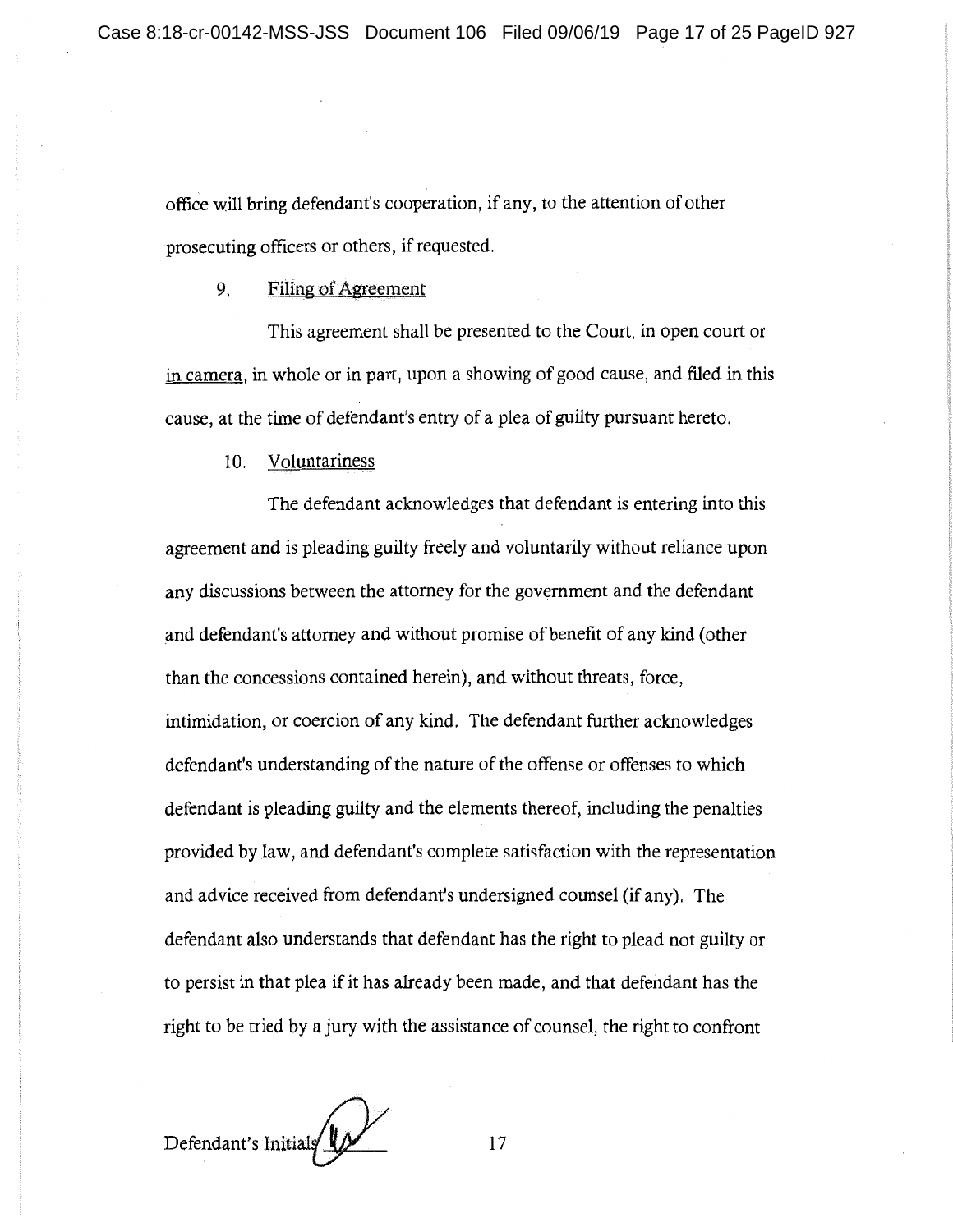and cross-examine the witnesses against defendant, the right against compulsory self-incrimination, and the right to compulsory process for the attendance of witnesses to testify in defendant's defense; but, by pleading guilty, defendant waives or gives up those rights and there will be no trial. The defendant further understands that if defendant pleads guilty, the Court may ask defendant questions about the offense or offenses to which defendant pleaded, and if defendant answers those questions under oath, on the record, and in the presence of counsel (if any), defendant's answers may later be used against defendant in a prosecution for perjury or false statement. The defendant also understands that defendant will be adjudicated guilty of the offenses to which defendant has pleaded and, if any of such offenses are felonies, may thereby be deprived of certain rights, such as the right to vote, to hold public office, to serve on a jury, or to have possession of firearms.

11. Factual Basis

Defendant is pleading guilty because defendant is in fact guilty. The defendant certifies that defendant does hereby admit that the facts set forth below are true, and were this case to go to trial, the United States would be able to prove those specific facts and others beyond a reasonable doubt.

Defendant's Initials *AX* 18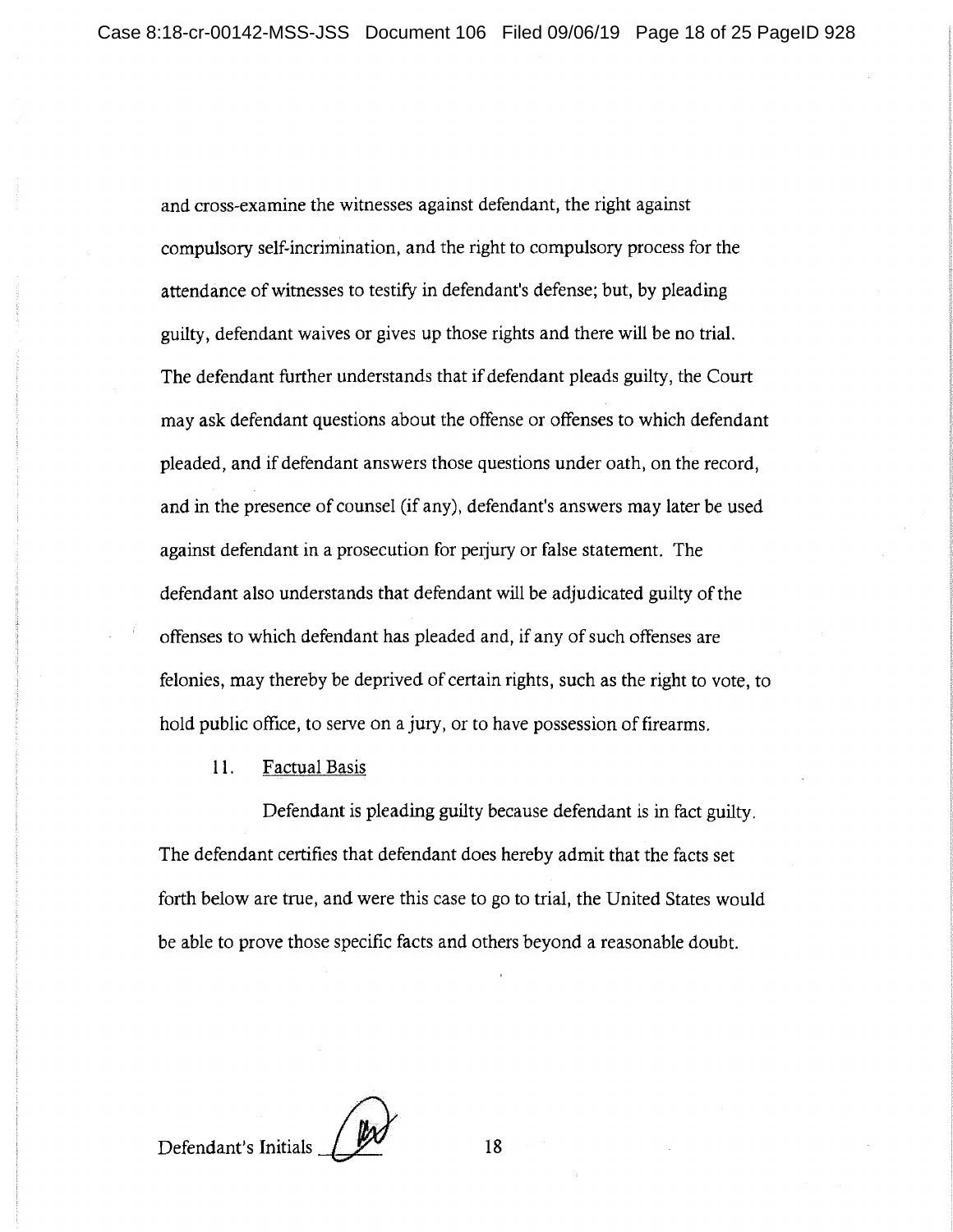## FACTS

Frank Vincent Monte ("Monte") and Kimberley Sue Anderson ("Anderson") were the co-owners, co-operators, and President and Vice President, respectively, of Centurion Holding, Inc. ("Centurion), a marketing firm based in Pasco County in the Middle District of Florida. Centurion employed sales representatives as independent contractors to market expensive compounded medications, including creams for pain and scars, among others, to beneficiaries of health care benefit programs, particularly TRJCARE. The to beneficiaries of health care benefit programs, particularly TRICARE. The prescribers who wrote prescriptions for these compounded creams transmitted prescribers who wrote prescriptions for these compounded creams transmitted<br>the prescriptions to Centurion, which then transmitted them, LifeCare Pharmacy to be filled.

LifeCare Pharmacy was a retail and compounding pharmacy located in Pinellas County in the Middle District of Florida co-owned and co-operated by Carlos Mazariegos and Benjamin Nundy. LifeCare Pharmacy produced compounded creams for scars, pain, and other ailments, among other things. LifeCare Pharmacy billed TRICARE and other health care benefit programs for these creams, each of which typically ranged in price from approximately \$900 to \$21,000 for a one-month supply.

TRICARE was a federal health insurance program, as defined in 18 U.S.C. § 24(b), and a federal health care program, as defined in 42 U.S.C.

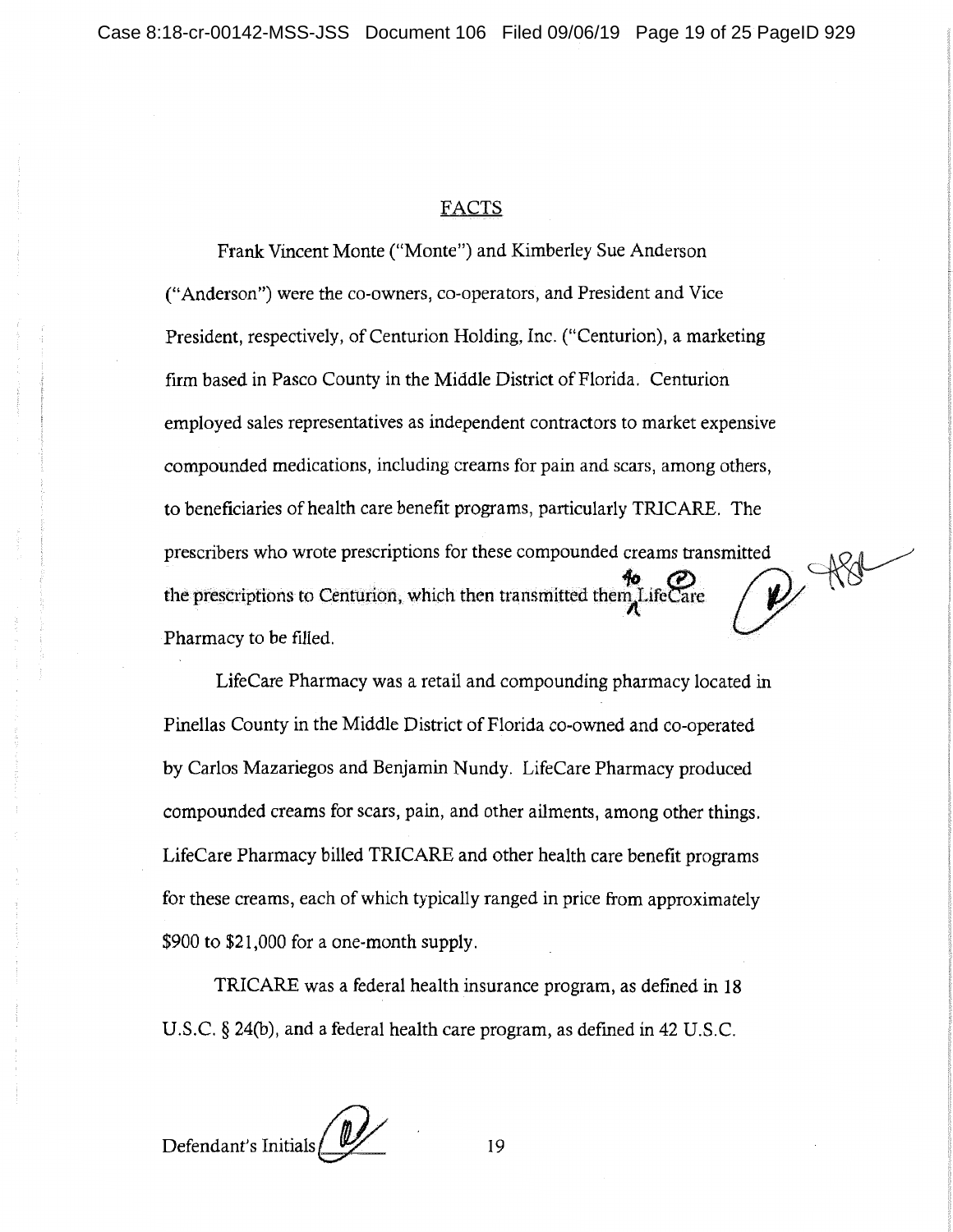§ 1320a-7b(f), which provided coverage for U.S. military members, retirees, and their family members.

Starting in or around May 2014, LifeCare Pharmacy entered into a marketing relationship with Centurion pursuant to which LifeCare Pharmacy paid Centurion approximately 50% of each claim paid by TRJCARE, or other health care benefit program, minus expenses, for each prescription Centurion submitted to LifeCare Pharmacy to be filled. Centurion paid its sales representatives a percentage of the paid claims it received from LifeCare Pharmacy, which ranged from 15-30% of the total claim amount after **expenses.** 

Anthony Baldizzi was a licensed medical doctor who resided and practiced medicine in the Middle District of Florida. As part of his practice, Dr. Baldizzi prescribed compounded creams to patients who were directed to fill these prescriptions at LifeCare Pharmacy. Many of these compounded creams were marketed by Centurion for whom Dr. Baldizzi served as an "in network" physician.

Starting in or around June 2014, and continuing through and including **in** or around November 2014, Frank Monte, Kimberley Anderson, Carlos Mazariegos, Benjamin Nundy, and Dr. Baldizzi knowingly and willfully agreed that, in exchange for paying pay kickbacks to Dr. Baldizzi equal to

Defendant's Initials <u>111</u> 20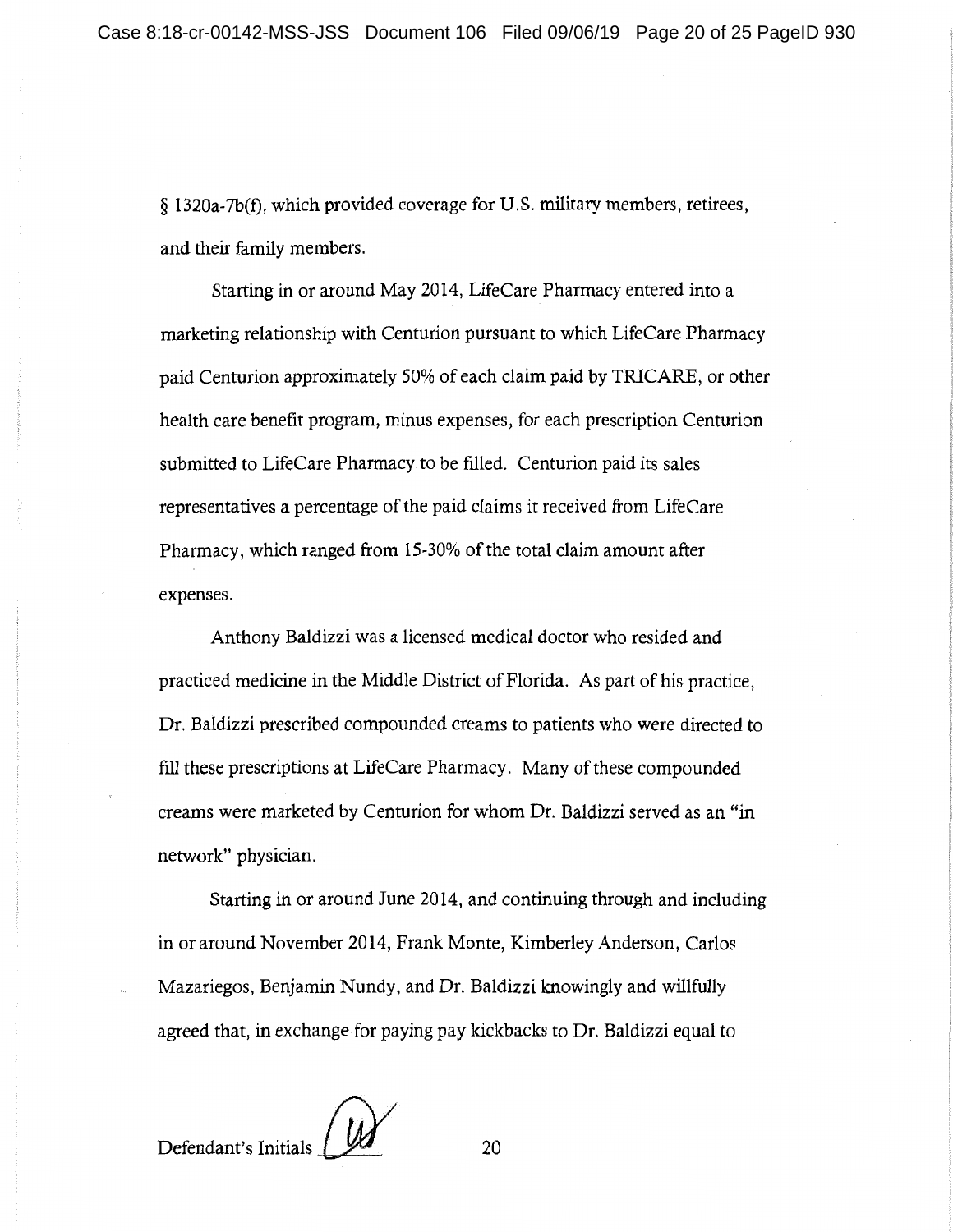approximately 10% of the after-cost amount of each claim paid by TRICARE or other health care benefit programs, Baldizzi would write prescriptions for compounded medications filled by LifeCare for Centurion-recruited patients. The parties agreed that the cost of Dr. Baldizzi's kickbacks would be split evenly between Mazriegos and Nundy at LifeCare (5%) and Monte and Anderson at Centurion (5%). The conspirators also agreed that Mazariegos would facilitate the payments to Dr. Baldizzi on behalf of both parties by deducting Centurion's portion of the kickbacks (5%) from Centurion's percentage of the proceeds owed to it pursuant to the marketing contract between LifeCare and Centurion, and combining those funds with LifeCare's portion of the illegal kickbacks  $(5%)$  due to be paid to Dr. Bald $\mathbb{Z}$ . Mazariegos, acting on behalf of and at the direction of the conspirators, made cash payments and provided other things of value to Dr. Baldizzi as kickbacks for writing compounded creams prescriptions for Centurion-recruited patients, many of whom were TRICARE beneficiaries, which prescriptions were later filled at LifeCare.

For example, on or about September 28, 2014, Anderson emailed Monte and Mazariegos with the subject line "Payroll 09-30-14." The email contained the following:

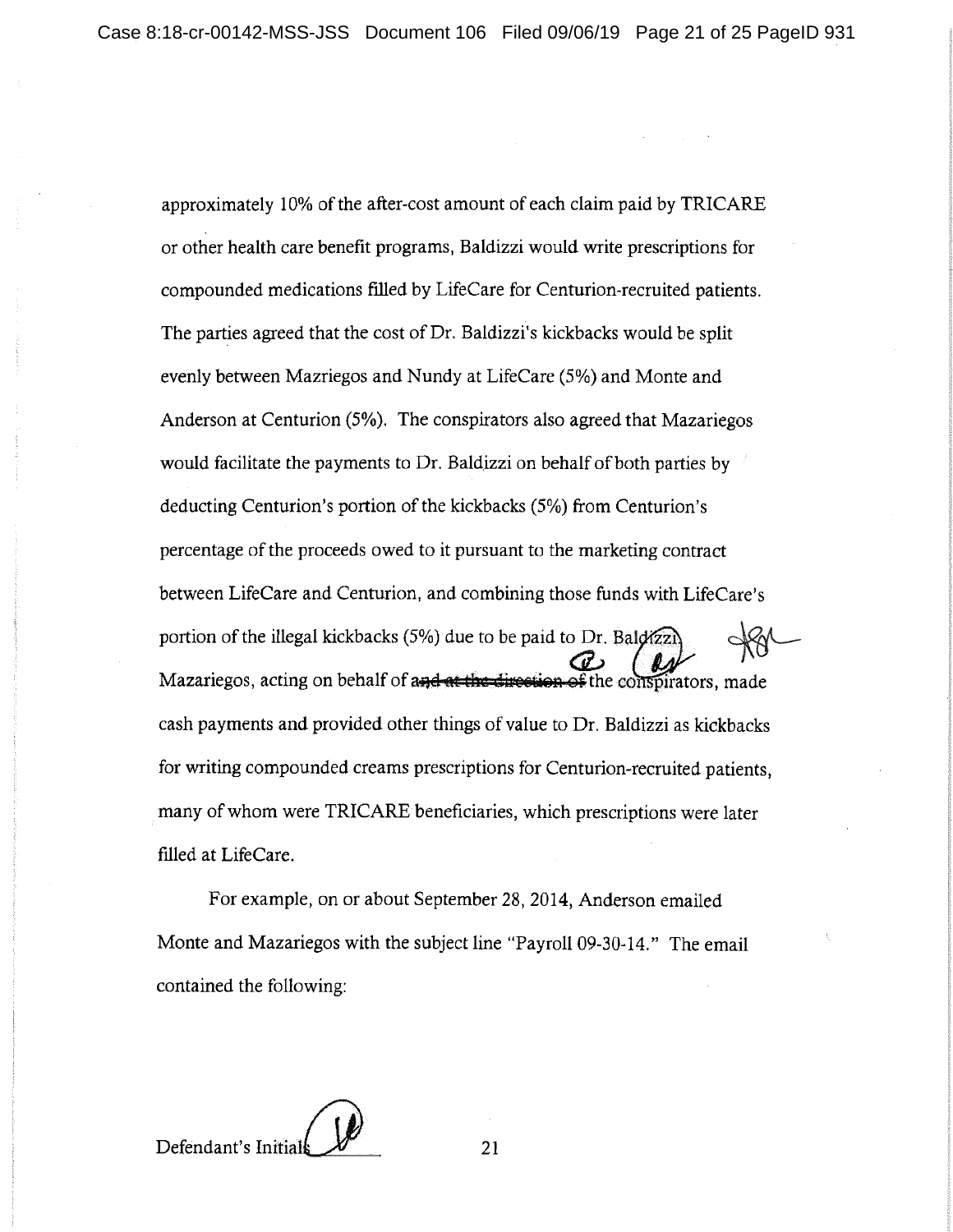$10\% \text{ of } 331,153.20 = $33,115.32 / 2 = $16,557.66$ 

 $$1,502,386.60 - $16,557.66 =$  Centurion Check  $$1,484,828.94$ Based upon their agreement, the parties understood that for the last two weeks of September, LifeCare owed Centurion \$1,502,386.60 for Centurion's half of all paid claims for prescriptions filled at LifeCare for Centurion-recruited patients. Anderson calculated, and Monte and Mazariegos agreed, that of those claims, \$331,153.20 resulted from prescriptions written by Dr. Baldizzi, which required that 10%, or \$33,115.32, be kicked back to the doctor. Anderson and Monte instructed that Mazariegos deduct their half of the kickback owed to Baldizzi, or \$16,557.66, from the total profits owed to Centurion. On or about September 30, 2014, pursuant to their agreement, LifeCare pharmacy wired \$1,484,828.94 to Centurion's Grow Financial bank account ending in -3963, over which Monte and Anderson had signature authority.

During the pendency of the conspiracy, and for purposes of determining the U.S. Sentencing Guidelines, Baldizzi wrote prescriptions for compounded the U.S. Sentencing Guidelines, Baldizzi wrote prescriptions for compounded<br>creams and the conspirators caused the submission of claims for these creams<br>to TPICAPE which resulted in TPICAPE paying LifeCare manthes. pressionately **@** to TRICARE, which resulted in TRICARE paying LifeCare me \$4,407,707.04. The profit to LifeCare for these creams was approximately \$4,019,894.78. A substantial portion of these claims resulted from TRICARE

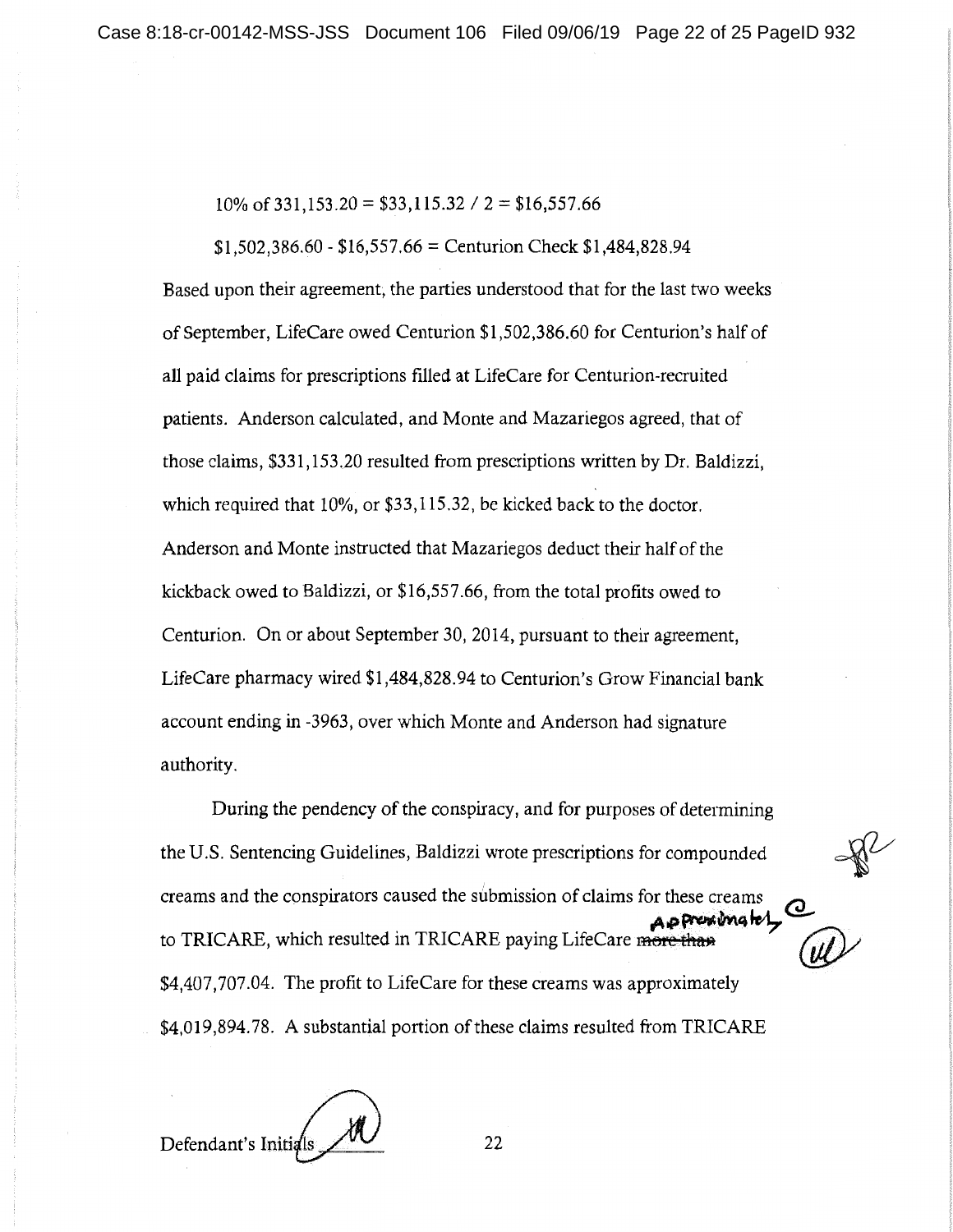patients recruited by Centurion. Pursuant to the agreement of the parties, LifeCare received 45% of the profits, Centurion expected to receive 45% of the profits, and Baldizzi was promised 10% of the profits. The 10% kickback promised to Dr. Baldizzi was to be split evenly between the owners of LifeCare and the owners of the Centurion, Monte and Anderson. Monte and Anderson's portion of the promised kickbacks to Baldizzi as a result of these claims was more than \$250,000 but less than \$267,000.

During the course of the conspiracy, using proceeds she personally obtained from the scheme as well as proceeds obtained by and through Centurion, Anderson funded bank accounts and purchased assets for her own use and other nominees and donees, including, but not limited to, the following:

- a. Approximately \$8,730.50 in funds seized from JPMorgan Chase Account Number 653683990, held in the name of Centurion Holding, Inc.;
- b. 2009 Bentley Continental GT, VIN: SCBCR73W69C059631;
- c. 2010 Ferrari California coupe, VIN: ZFF65LJA0A0172052, titled to Kimberley Sue Anderson;
- d. 2013 McLaren 12C Spider Convertible, VIN: SBMl IBAA3DW002596, titled to Kimberley Sue Anderson;
- e. 2012 Porsche Panamera, VIN: WPOAA2A78CL016698, titled to Kimberley Sue Anderson;

Defendant's Initials  $\mathcal{U}$  23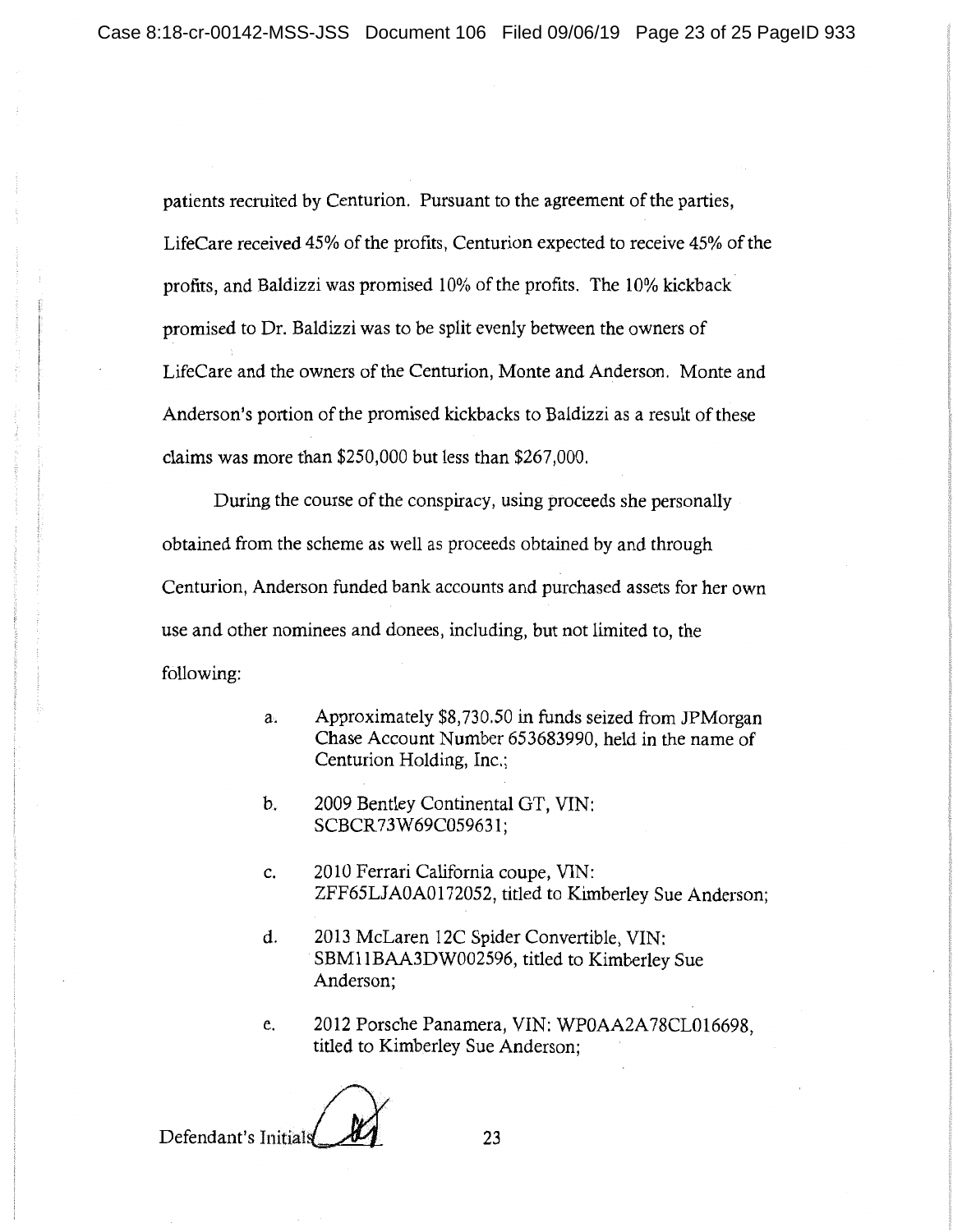- f. The real property, attachments thereto, and appurtenances thereon, located at: 8147 Swiss Chard Circle, Land O Lakes, FL 34637; and
- g. The real property, attachments thereto, and appurtenances thereon, located at: 5025 N. Vaughn Rd., Plant City, FL.
- 12. Entire Agreemeht

This plea agreement constitutes the entire agreement between the government and the defendant with respect to the aforementioned guilty plea and no other promises, agreements, or representations exist or have been made to the defendant or defendant's attorney with regard to such guilty plea.

Defendant's Initians 124